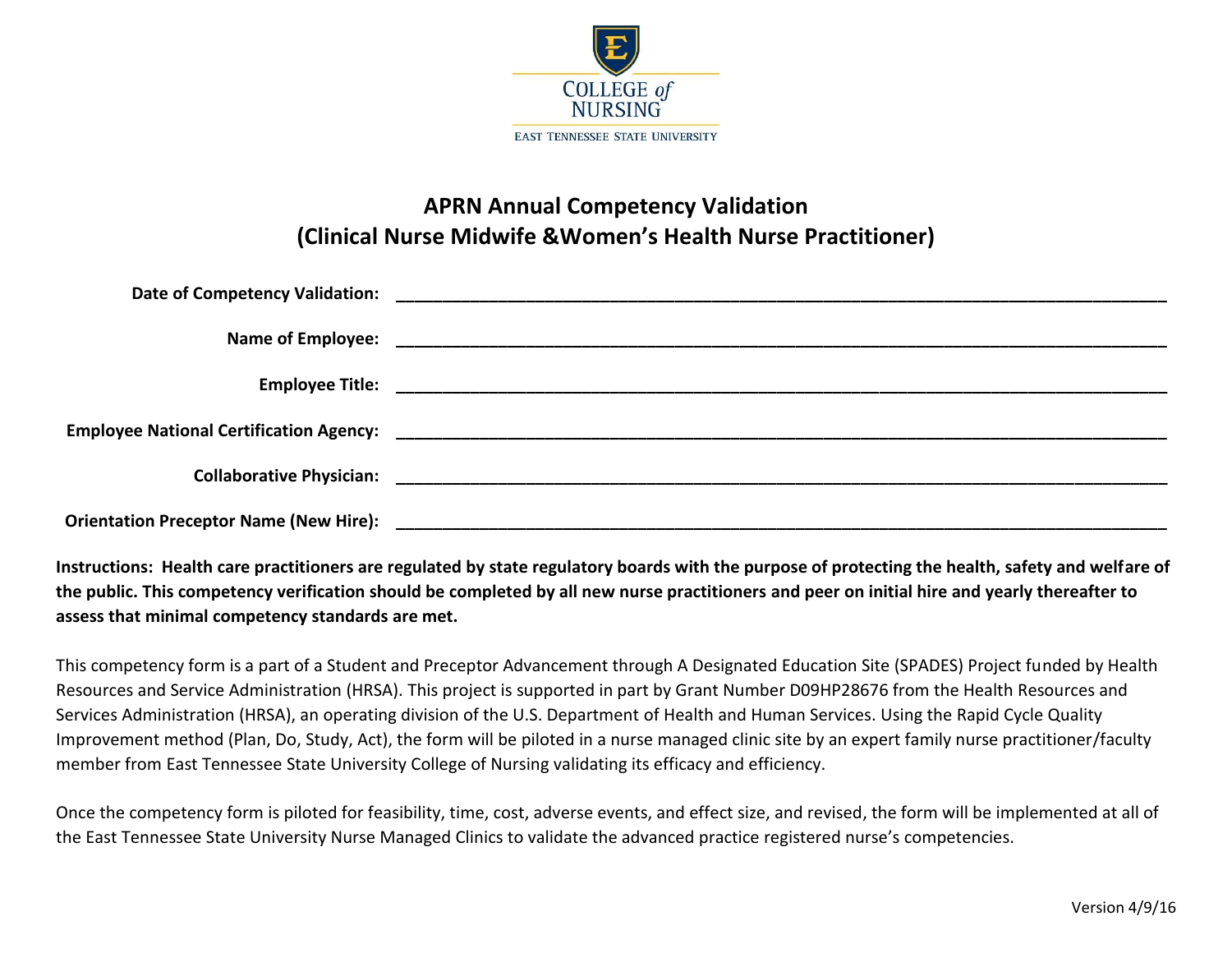

**Scoring Scale 1= Limited proficiency 2= Acceptable 3= Proficient**

**N/A= Not applicable at present**

**Any score below 2 requires a developmental plan.** 

| Independent APRN Competencies                                                                                                         |                                     | Peer<br><b>Review Validation Score</b><br>(See Scale) |  |
|---------------------------------------------------------------------------------------------------------------------------------------|-------------------------------------|-------------------------------------------------------|--|
| Professionalism                                                                                                                       |                                     |                                                       |  |
| Demonstrates professional dress and decorum.<br>$\bullet$                                                                             |                                     |                                                       |  |
| Arrives to work on time.<br>$\bullet$                                                                                                 |                                     |                                                       |  |
| Uses professional communication skills with peers, colleagues, administration, faculty, staff, and providers of<br>$\bullet$<br>care. |                                     |                                                       |  |
| Demonstrates professionalism through respect toward patients.<br>$\bullet$                                                            |                                     |                                                       |  |
| Precepts students and new employees when needed.<br>$\bullet$                                                                         |                                     |                                                       |  |
| Shows respect for diverse opinions when working collaboratively.<br>$\bullet$                                                         |                                     |                                                       |  |
| Demonstrates accountability for actions.<br>$\bullet$                                                                                 |                                     |                                                       |  |
| Volunteers when needed to help with administrative duties.<br>$\bullet$                                                               |                                     |                                                       |  |
| Demonstrates honesty and trustworthiness.<br>$\bullet$                                                                                |                                     |                                                       |  |
| Committed to enhancing education and learning new evidence based care recommendations.<br>$\bullet$                                   |                                     |                                                       |  |
| Seen by others as a team player.<br>$\bullet$                                                                                         |                                     |                                                       |  |
| Values opportunities to learn new tasks.<br>$\bullet$                                                                                 |                                     |                                                       |  |
| Committed to the success of the clinic.<br>$\bullet$                                                                                  |                                     |                                                       |  |
| Legible Handwriting<br>$\bullet$                                                                                                      |                                     |                                                       |  |
| Peer Reviewer Comments Related to this Domain: Professionalism                                                                        | Peer<br><b>Reviewer</b><br>Initial: | Date:                                                 |  |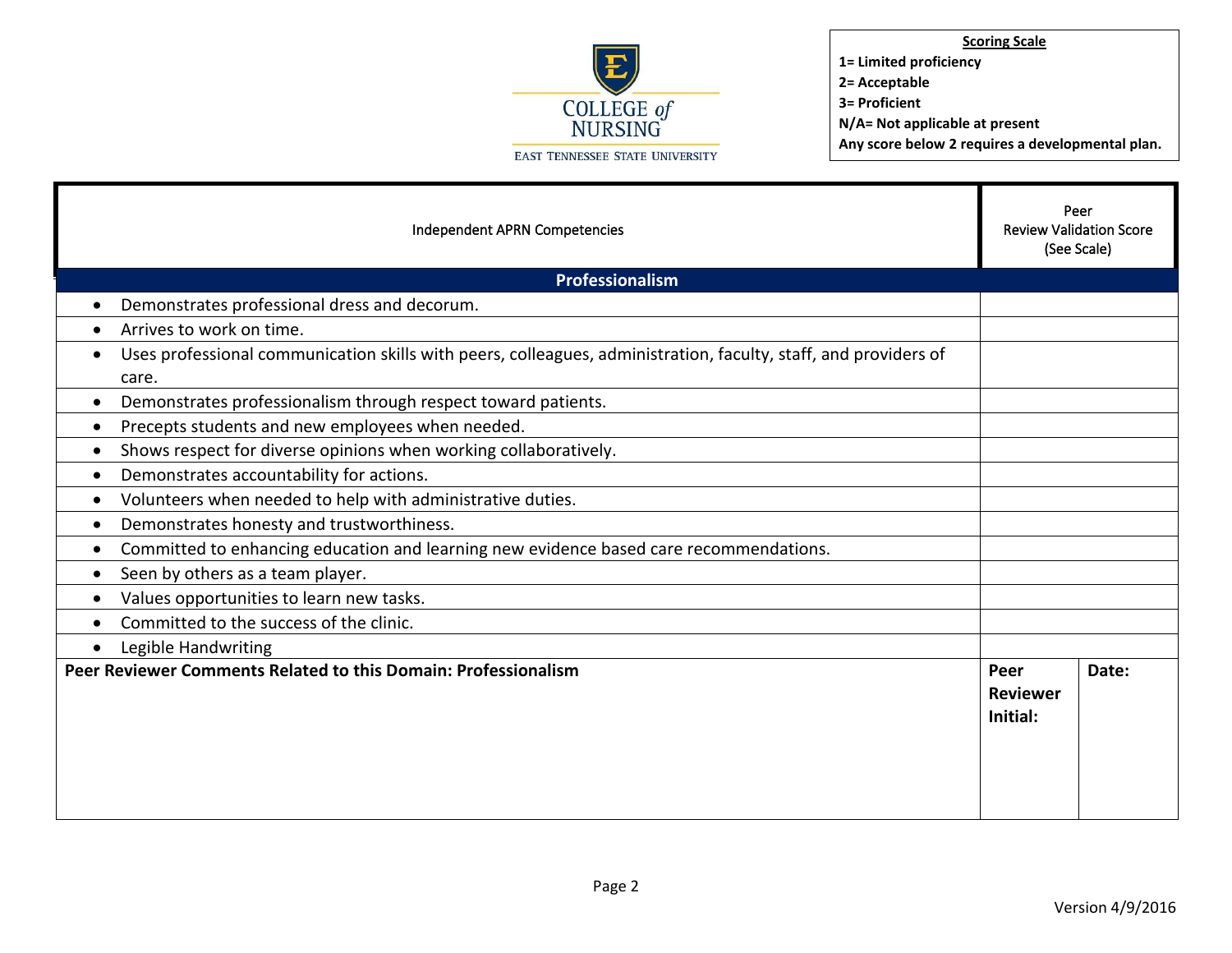

Independent APRN Competencies

Peer Review Validation Score (See Scale)

| <b>I. Scientific Foundations</b>                                                                                           |  |  |
|----------------------------------------------------------------------------------------------------------------------------|--|--|
| What is a competency?                                                                                                      |  |  |
|                                                                                                                            |  |  |
| The Nurse Practitioner Core Competencies (NP Core Competencies) integrate and build upon existing Master's and             |  |  |
| DNP core competencies and are guidelines for educational programs preparing NPs to implement the full scope of             |  |  |
| practice as a licensed independent practitioner. The competencies are essential behaviors of all NPs. These                |  |  |
| competencies are demonstrated upon graduation regardless of the population focus of the program and are necessary          |  |  |
| for NPs to meet the complex challenges of translating rapidly expanding knowledge into practice and function in a          |  |  |
| changing health care environment. . Read more at: http://www.nonpf.org/?page=14                                            |  |  |
| <b>Scientific Foundations Objectives:</b>                                                                                  |  |  |
| 1. Critically analyzes data and evidence for improving advanced nursing practice                                           |  |  |
| Give one example of competency #1:<br>$\bullet$                                                                            |  |  |
| 1.                                                                                                                         |  |  |
| 3. Translates research and other forms of knowledge to improve practice processes and outcomes                             |  |  |
| Give one example of competency #3:<br>$\bullet$                                                                            |  |  |
| 1.                                                                                                                         |  |  |
| 4. Develops new practice approaches based on the integration of research, theory, and practice knowledge                   |  |  |
| Give one example of competency #4<br>$\bullet$                                                                             |  |  |
| 1.                                                                                                                         |  |  |
| Integrates research, theory and EBP to develop clinical approaches that address women's responses to physical<br>$\bullet$ |  |  |
| and mental health and illness across the lifespan                                                                          |  |  |
| Integrates best evidence into practice incorporating client values and clinical judgement<br>$\bullet$                     |  |  |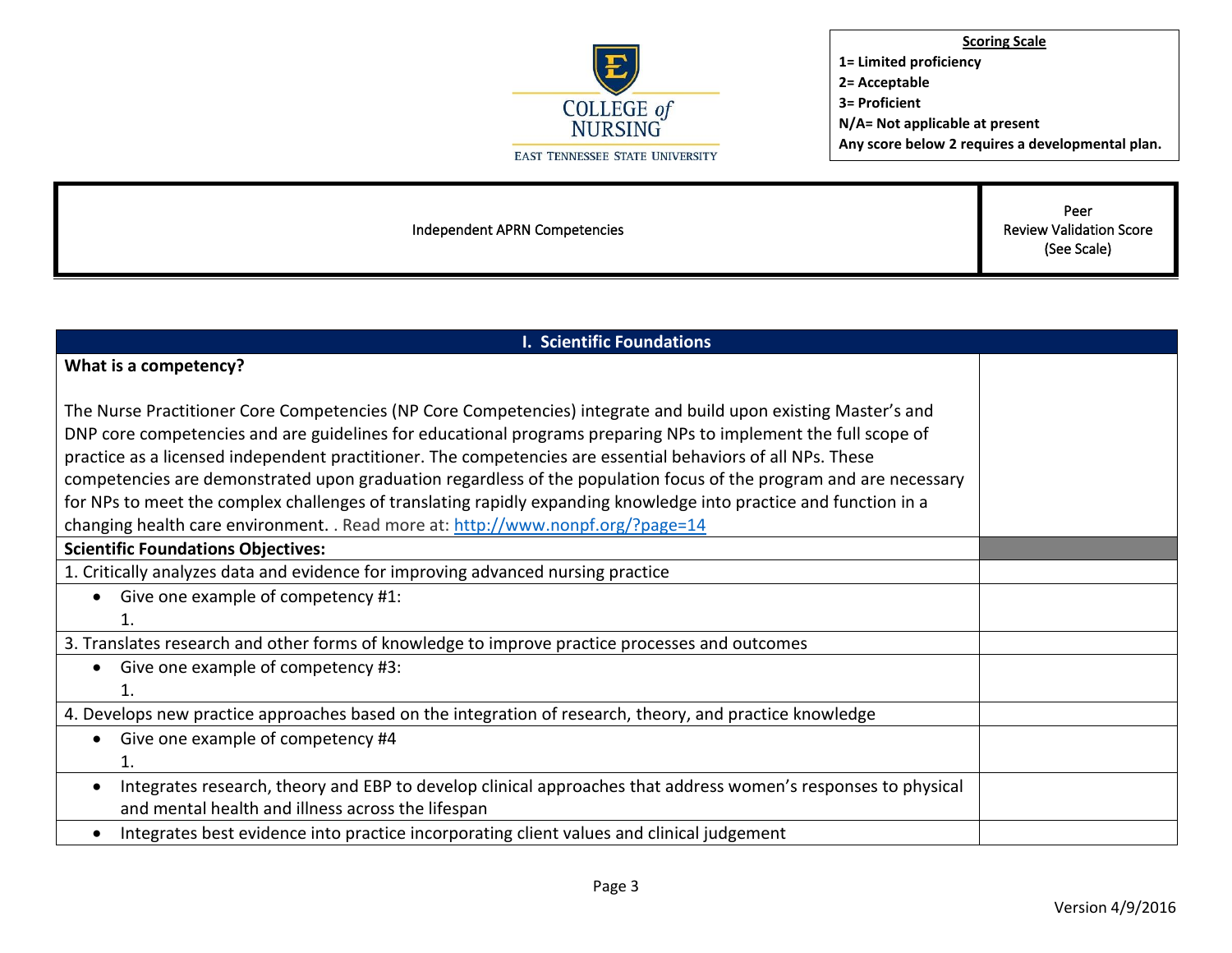

| Independent APRN Competencies                                                                                                                        |                                     | Peer<br><b>Review Validation Score</b><br>(See Scale) |  |
|------------------------------------------------------------------------------------------------------------------------------------------------------|-------------------------------------|-------------------------------------------------------|--|
| Peer Reviewer Comments Related to this Competency Domain: Scientific Foundations                                                                     | Peer<br><b>Reviewer</b><br>Initial: | Date:                                                 |  |
| II. Leadership                                                                                                                                       |                                     |                                                       |  |
| <b>Leadership Objectives</b>                                                                                                                         |                                     |                                                       |  |
| 1. Assumes complex and advanced leadership roles to initiate and guide change.                                                                       |                                     |                                                       |  |
| Give one example of competency #1:<br>$\bullet$<br>1.                                                                                                |                                     |                                                       |  |
| 4. Advocates for improved access, quality, and cost effective healthcare.                                                                            |                                     |                                                       |  |
| • Give one example of competency #4:<br>1.                                                                                                           |                                     |                                                       |  |
| 6. Communicates practice knowledge effectively, orally and in writing.                                                                               |                                     |                                                       |  |
| 7. Participates in professional organizations and activities that influence advanced practice nursing and/or health<br>outcomes of population focus. |                                     |                                                       |  |
| Give one example of competency #7:<br>$\bullet$<br>1.                                                                                                |                                     |                                                       |  |
| Peer Reviewer Comments Related to this Competency Domain: Leadership                                                                                 | Peer<br><b>Reviewer</b><br>Initial: | Date:                                                 |  |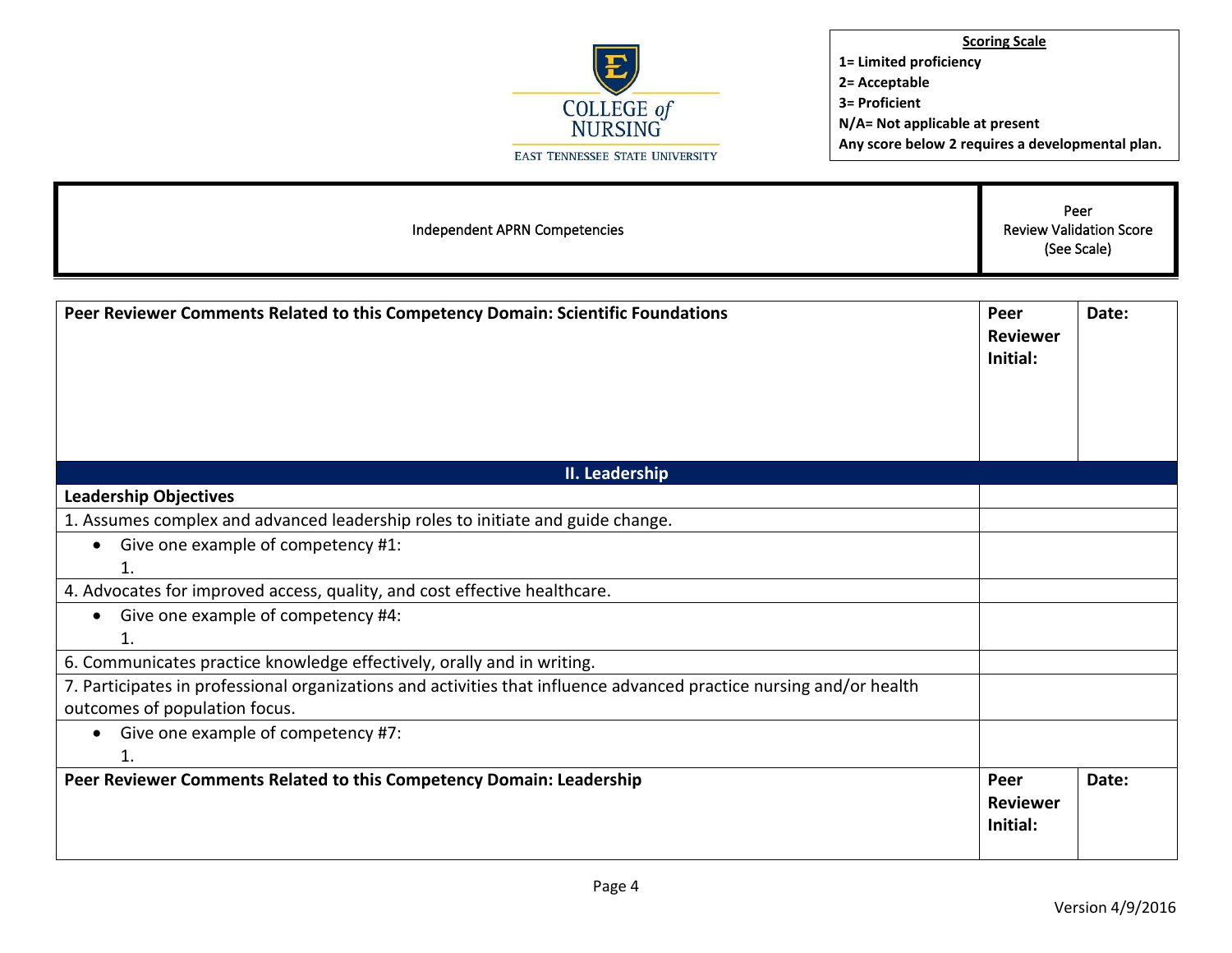

| Independent APRN Competencies | Peer<br><b>Review Validation Score</b><br>(See Scale) |
|-------------------------------|-------------------------------------------------------|
|                               |                                                       |

| <b>III. Quality</b>                                                                                                                                                              |                                     |       |
|----------------------------------------------------------------------------------------------------------------------------------------------------------------------------------|-------------------------------------|-------|
| <b>Quality Objectives</b>                                                                                                                                                        |                                     |       |
| 1. Uses best available evidence to continuously improve quality of clinical practice.                                                                                            |                                     |       |
| Participates in the review of assigned UDS measures.                                                                                                                             |                                     |       |
| Peer Reviewer Comments Related to this Competency Domain: Quality                                                                                                                | Peer<br><b>Reviewer</b><br>Initial: | Date: |
| <b>IV. Practice Inquiry</b>                                                                                                                                                      |                                     |       |
| <b>Practice Inquiry Objectives</b>                                                                                                                                               |                                     |       |
| 2. Generates knowledge from clinical practice to improve practice and patient outcomes.                                                                                          |                                     |       |
| Analyzes clinical guidelines for individualized application into practice.                                                                                                       |                                     |       |
| 3. Applies clinical investigative skills to improve health outcomes.                                                                                                             |                                     |       |
| Assesses clinical practice via EHR and discerns gaps in care, barriers to care needing resolution, and recommend<br>evidence based solutions for enhanced patient care outcomes. |                                     |       |
| 6. Analyzes clinical guidelines for individualized application into practice.                                                                                                    |                                     |       |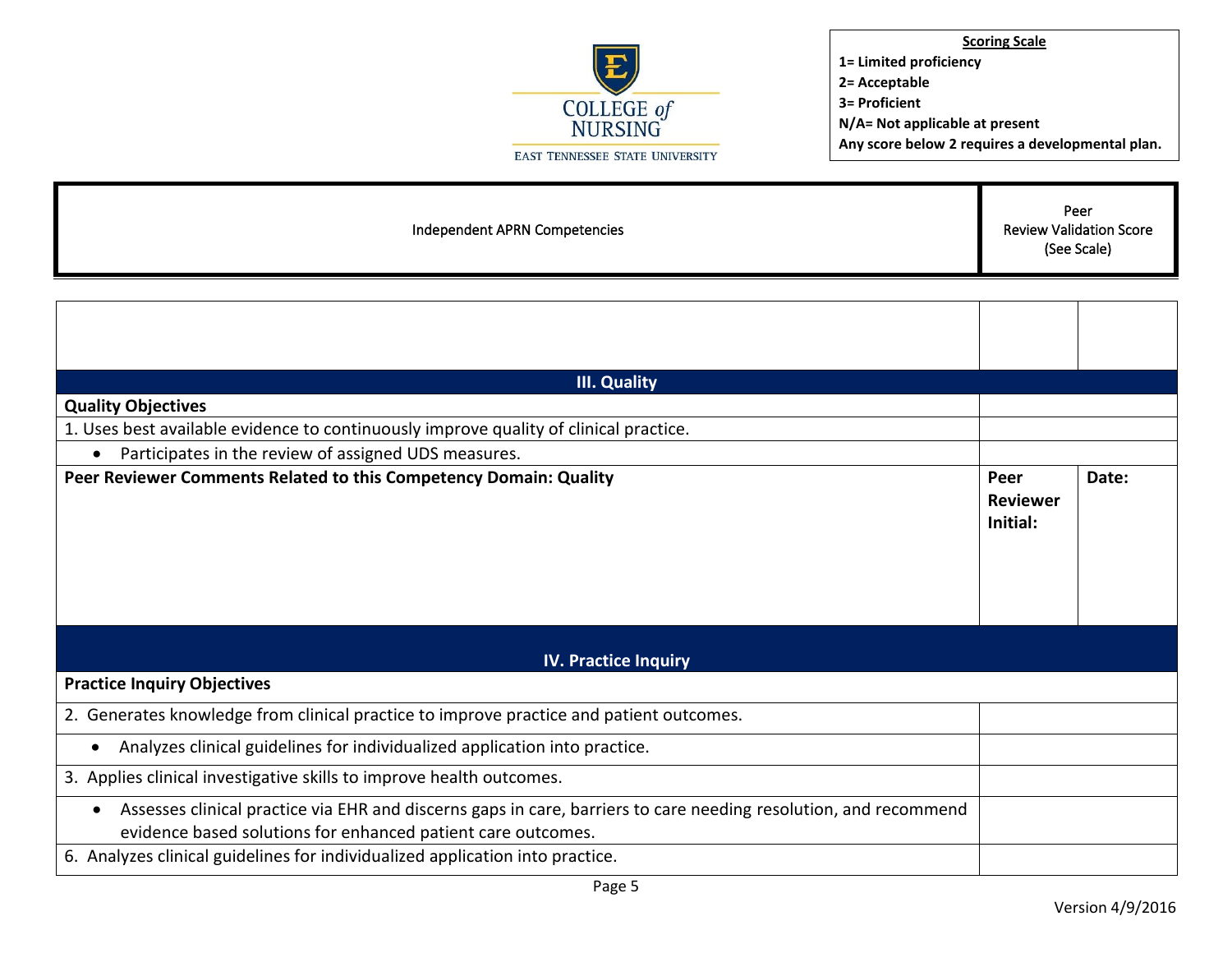

| Independent APRN Competencies                                                                                                                                                  |                                     | Peer<br><b>Review Validation Score</b><br>(See Scale) |
|--------------------------------------------------------------------------------------------------------------------------------------------------------------------------------|-------------------------------------|-------------------------------------------------------|
|                                                                                                                                                                                |                                     |                                                       |
| Uses knowledge of developmental stages to individualize care.                                                                                                                  |                                     |                                                       |
| Analyzes readiness to learn and tailors interventions accordingly.<br>٠                                                                                                        |                                     |                                                       |
| Demonstrates knowledge and utilizes interprofessional referrals for mental health service appropriately:<br>psychologist, social worker, psychiatrist, APRN psychiatric nurse. |                                     |                                                       |
| Facilitates patient-centered decision making about health.<br>٠                                                                                                                |                                     |                                                       |
| Appropriately and timely addresses labs and diagnostic studies ordered and communicates with the patient<br>plan of care.                                                      |                                     |                                                       |
| Provides a formal hand-off of patients of concern to other provider(s) when not available to ensure timely<br>follow-up care.                                                  |                                     |                                                       |
| Evaluates gender-specific interventions and outcomes                                                                                                                           |                                     |                                                       |
| Integrates of gender specific evidence into practice.                                                                                                                          |                                     |                                                       |
| Peer Reviewer Comments Related to this Competency Domain: Practice Inquiry                                                                                                     | Peer<br><b>Reviewer</b><br>Initial: | Date:                                                 |
| V. Technology and Information Literacy                                                                                                                                         |                                     |                                                       |
| <b>Technology and Information Literacy Objectives</b>                                                                                                                          |                                     |                                                       |
| 1. Integrates appropriate technologies for knowledge management to improve health care.                                                                                        |                                     |                                                       |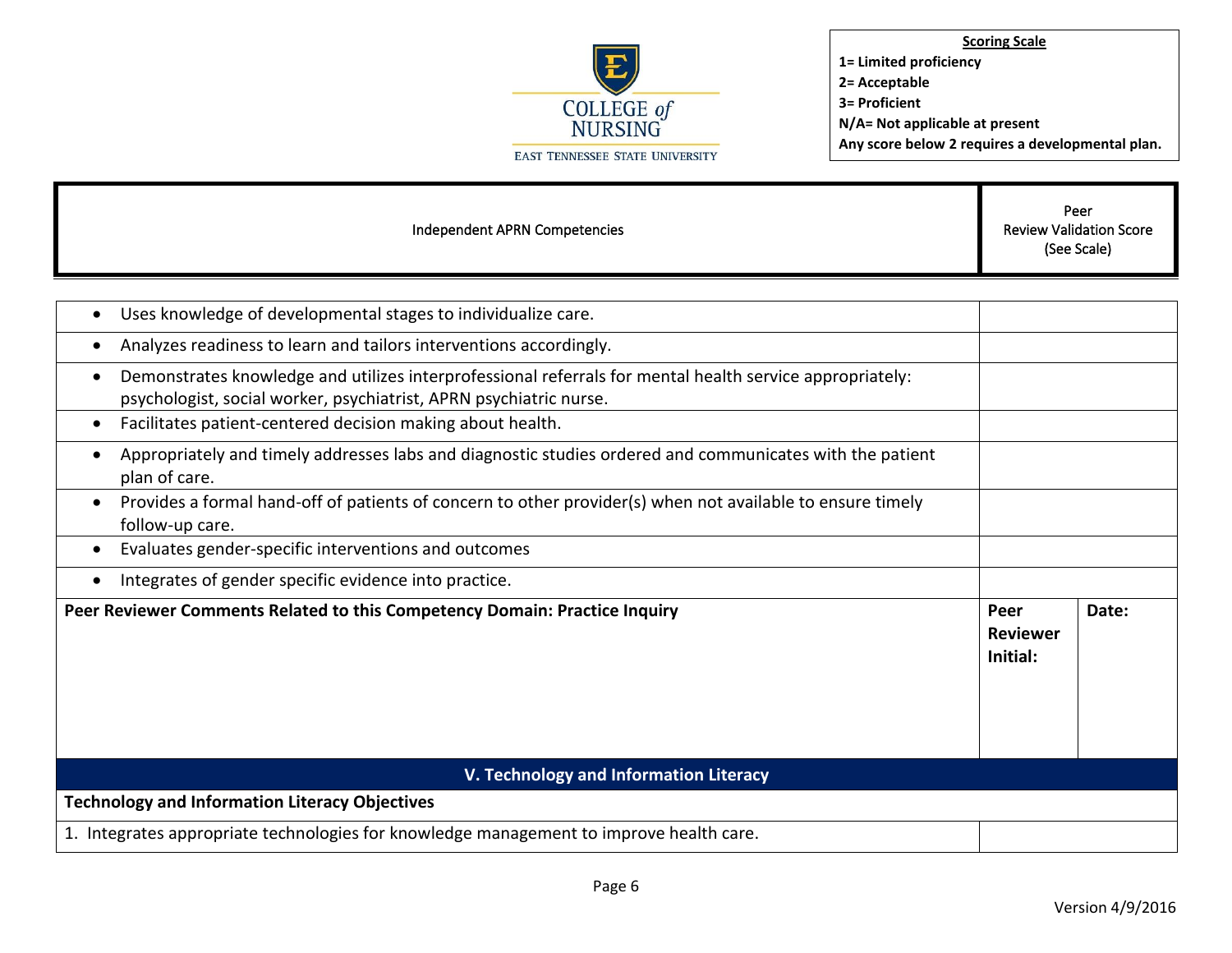

| Independent APRN Competencies                                                                                             |                                     | Peer<br><b>Review Validation Score</b><br>(See Scale) |  |
|---------------------------------------------------------------------------------------------------------------------------|-------------------------------------|-------------------------------------------------------|--|
|                                                                                                                           |                                     |                                                       |  |
| List 3 technologies used to manage patient's healthcare.                                                                  |                                     |                                                       |  |
| 1.                                                                                                                        |                                     |                                                       |  |
| 2.                                                                                                                        |                                     |                                                       |  |
| 3.                                                                                                                        |                                     |                                                       |  |
| Uses health information and technology tools in providing care for women across the lifespan to communicate,<br>$\bullet$ |                                     |                                                       |  |
| manage knowledge, improve access, mitigate error, and to support clinical decision making locally and globally.           |                                     |                                                       |  |
| 3. Demonstrates information literacy skills in complex decision making.                                                   |                                     |                                                       |  |
| Utilizes technology and applications for references in point of care.<br>$\bullet$                                        |                                     |                                                       |  |
| 5. Uses technology systems that capture data on variables for the evaluation of nursing care.                             |                                     |                                                       |  |
| Performs and adequately documents procedures in EMR<br>$\bullet$                                                          |                                     |                                                       |  |
| Competently and independently performs, documents, and bills appropriately for 1, 2, and 3 or more<br>$\bullet$           |                                     |                                                       |  |
| procedures evidenced by EMR examples or return demonstration.                                                             |                                     |                                                       |  |
| Uses data from information systems to improve practice.<br>$\bullet$                                                      |                                     |                                                       |  |
| Has patient office visit documented in electronic health record and finalized within 24 hours.<br>$\bullet$               |                                     |                                                       |  |
| Peer Reviewer Comments Related to this Competency Domain: Technology and Information Literacy                             | Peer<br><b>Reviewer</b><br>Initial: | Date:                                                 |  |
| <b>VI. Policy</b>                                                                                                         |                                     |                                                       |  |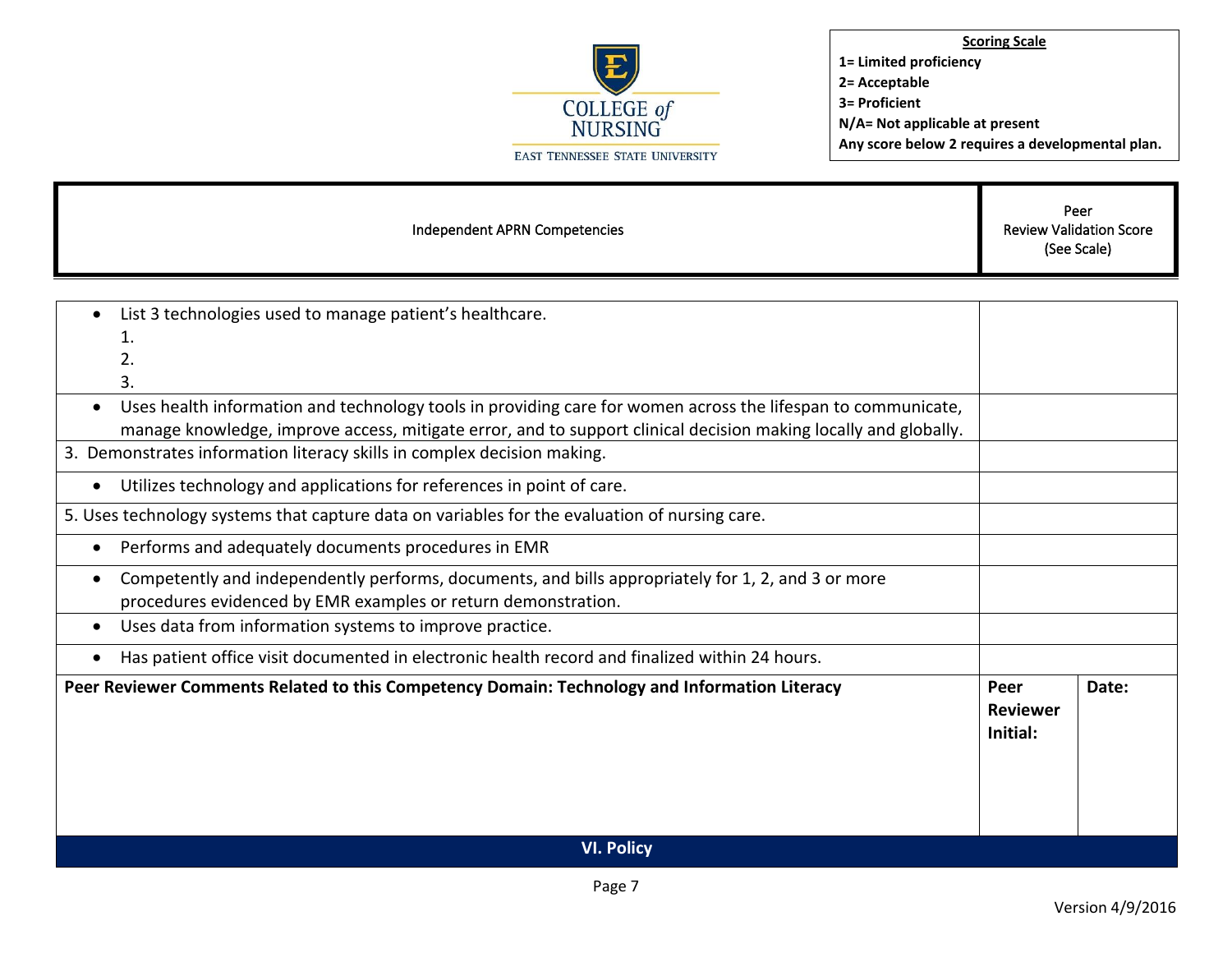

| Independent APRN Competencies                                                                                                                                                      |                                     | Peer<br><b>Review Validation Score</b><br>(See Scale) |
|------------------------------------------------------------------------------------------------------------------------------------------------------------------------------------|-------------------------------------|-------------------------------------------------------|
|                                                                                                                                                                                    |                                     |                                                       |
| <b>Policy Objectives</b>                                                                                                                                                           |                                     |                                                       |
| 1. Demonstrates an understanding of the interdependence of policy and practice.                                                                                                    |                                     |                                                       |
| Adheres to East Tennessee State University policies and procedures<br>$\bullet$                                                                                                    |                                     |                                                       |
| 2. Advocates for ethical policies that promote access, equity, quality, and cost.                                                                                                  |                                     |                                                       |
| Give one example of competency #2:<br>$\bullet$<br>1.                                                                                                                              |                                     |                                                       |
| Advocates for health care policies and research theat support accessible equitable affordable, safe and effective<br>$\bullet$<br>health care for women both locally and globally. |                                     |                                                       |
| Peer Reviewer Comments Related to this Competency Domain: Policy                                                                                                                   | Peer<br><b>Reviewer</b><br>Initial: | Date:                                                 |
|                                                                                                                                                                                    |                                     |                                                       |
| <b>VII. Health Delivery System</b>                                                                                                                                                 |                                     |                                                       |
| <b>Health Delivery System Objectives</b>                                                                                                                                           |                                     |                                                       |
| 1. Applies knowledge of organizational practices and complex systems to improve health care delivery.                                                                              |                                     |                                                       |
| Follows facilities policies to reduce environmental health risks.<br>$\bullet$                                                                                                     |                                     |                                                       |
| Collaborates in planning for transitions across the continuum of care.<br>٠                                                                                                        |                                     |                                                       |
| Follows legal regulations for nurse practitioner practice, including reimbursement of services.<br>$\bullet$                                                                       |                                     |                                                       |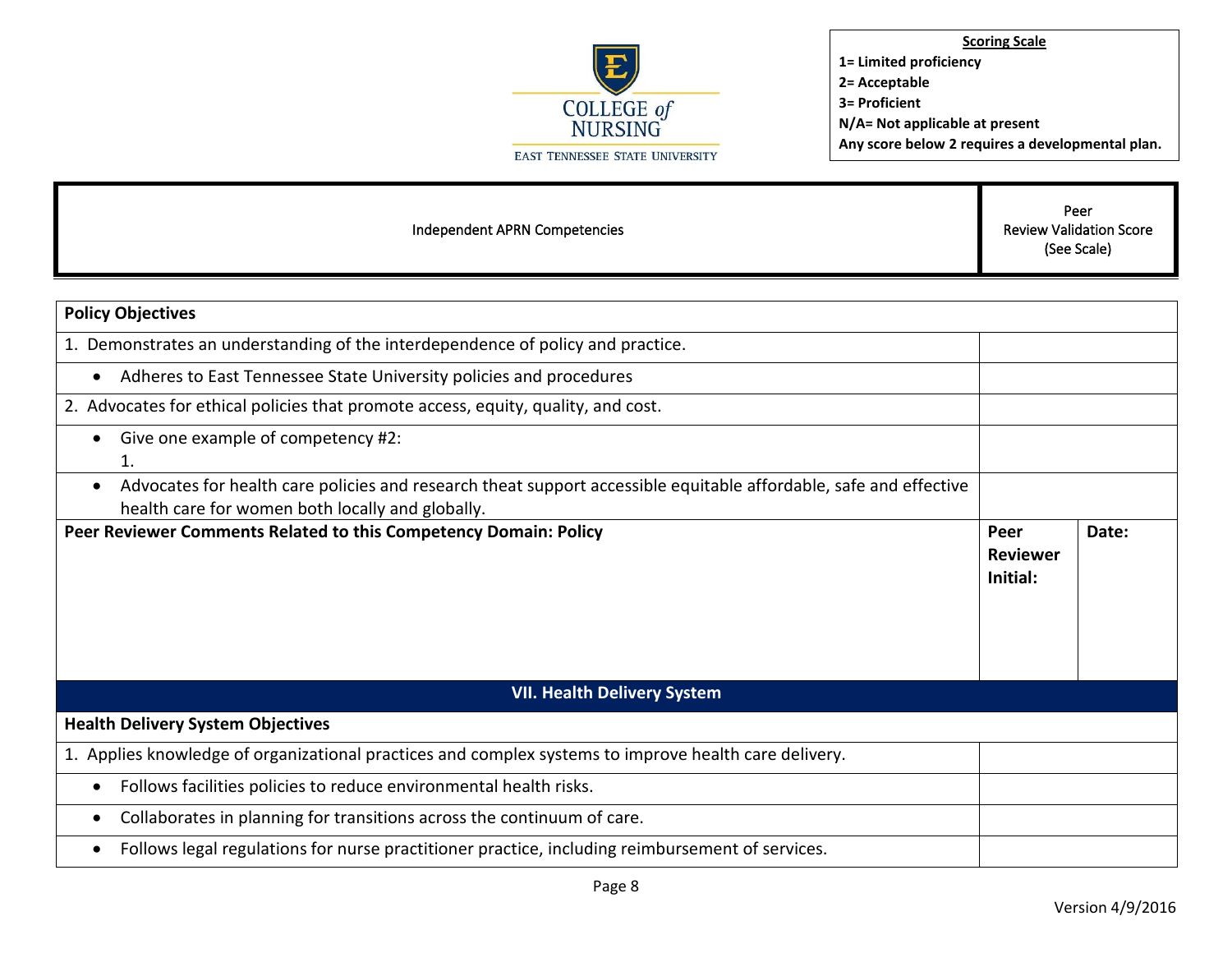

| Independent APRN Competencies                                                                   |                                     | Peer<br><b>Review Validation Score</b><br>(See Scale) |
|-------------------------------------------------------------------------------------------------|-------------------------------------|-------------------------------------------------------|
|                                                                                                 |                                     |                                                       |
| 6. Analyzes organizational structure, functions, and resources to improve the delivery of care. |                                     |                                                       |
| Reviewed JCCHC Organizational Structure and Phone Extension Trees<br>$\bullet$                  |                                     |                                                       |
| Reviewed the contents of the supply room<br>$\bullet$                                           |                                     |                                                       |
| Located the AED equipment in the facility<br>$\bullet$                                          |                                     |                                                       |
| Located the emergency cart and reviewed contents                                                |                                     |                                                       |
| Demonstrated use of electronics in patient rooms<br>$\bullet$                                   |                                     |                                                       |
| Demonstrates when to transfer care or collaborate care with other disciplines                   |                                     |                                                       |
| Peer Reviewer Comments Related to this Competency Domain: Health Delivery System                | Peer<br><b>Reviewer</b><br>Initial: | Date:                                                 |
| <b>VIII. Ethics</b>                                                                             |                                     |                                                       |
| <b>Ethics Objectives</b>                                                                        |                                     |                                                       |
| 1. Integrates ethical principles in decision making.                                            |                                     |                                                       |
| One example of Beneficence:<br>$\bullet$<br>1.                                                  |                                     |                                                       |
| One example of Nonmaleficence :<br>1.                                                           |                                     |                                                       |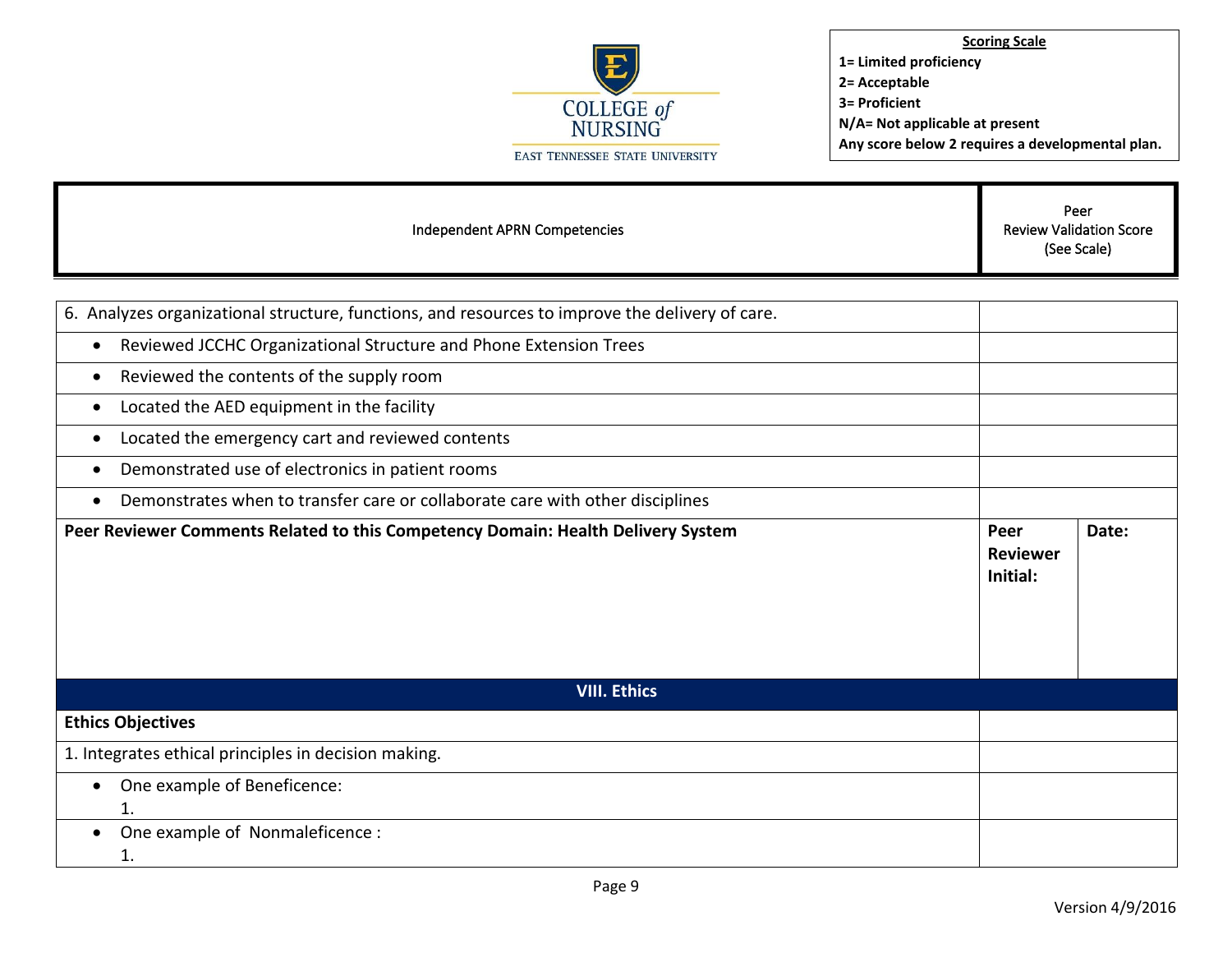

г

| Independent APRN Competencies                                                                                                                 |                                     | Peer<br><b>Review Validation Score</b><br>(See Scale) |  |
|-----------------------------------------------------------------------------------------------------------------------------------------------|-------------------------------------|-------------------------------------------------------|--|
|                                                                                                                                               |                                     |                                                       |  |
| One example of Autonomy<br>1.                                                                                                                 |                                     |                                                       |  |
| One example of Justice<br>$\bullet$<br>1.                                                                                                     |                                     |                                                       |  |
| 3. Applies ethically sound solutions to complex issues related to individuals, populations, and systems of care evidence<br>by verbal recall. |                                     |                                                       |  |
| Demonstrates knowledge of legal/ethical issues and regulatory agencies relevant to gender specific issues.<br>$\bullet$                       |                                     |                                                       |  |
| Recognizes the unique ethical dilemmas in women's healthcare<br>$\bullet$                                                                     |                                     |                                                       |  |
| Recognize the global ethical challenges in women's healthcare<br>$\bullet$                                                                    |                                     |                                                       |  |
| Develops ethically sound solutions to complex global issues related to women<br>$\bullet$                                                     |                                     |                                                       |  |
| Peer Reviewer Comments Related to this Competency Domain: Ethics                                                                              | Peer<br><b>Reviewer</b><br>Initial: | Date:                                                 |  |
| IX. Independent Practice Competencies                                                                                                         |                                     |                                                       |  |
| <b>Independent Practice Objectives</b>                                                                                                        |                                     |                                                       |  |
| 1. Functions as a licensed independent practitioner.                                                                                          |                                     |                                                       |  |
| Maintains current unencumbered licensure as an RN in Tennessee or compact state:<br>$\bullet$                                                 | Exp Date:                           |                                                       |  |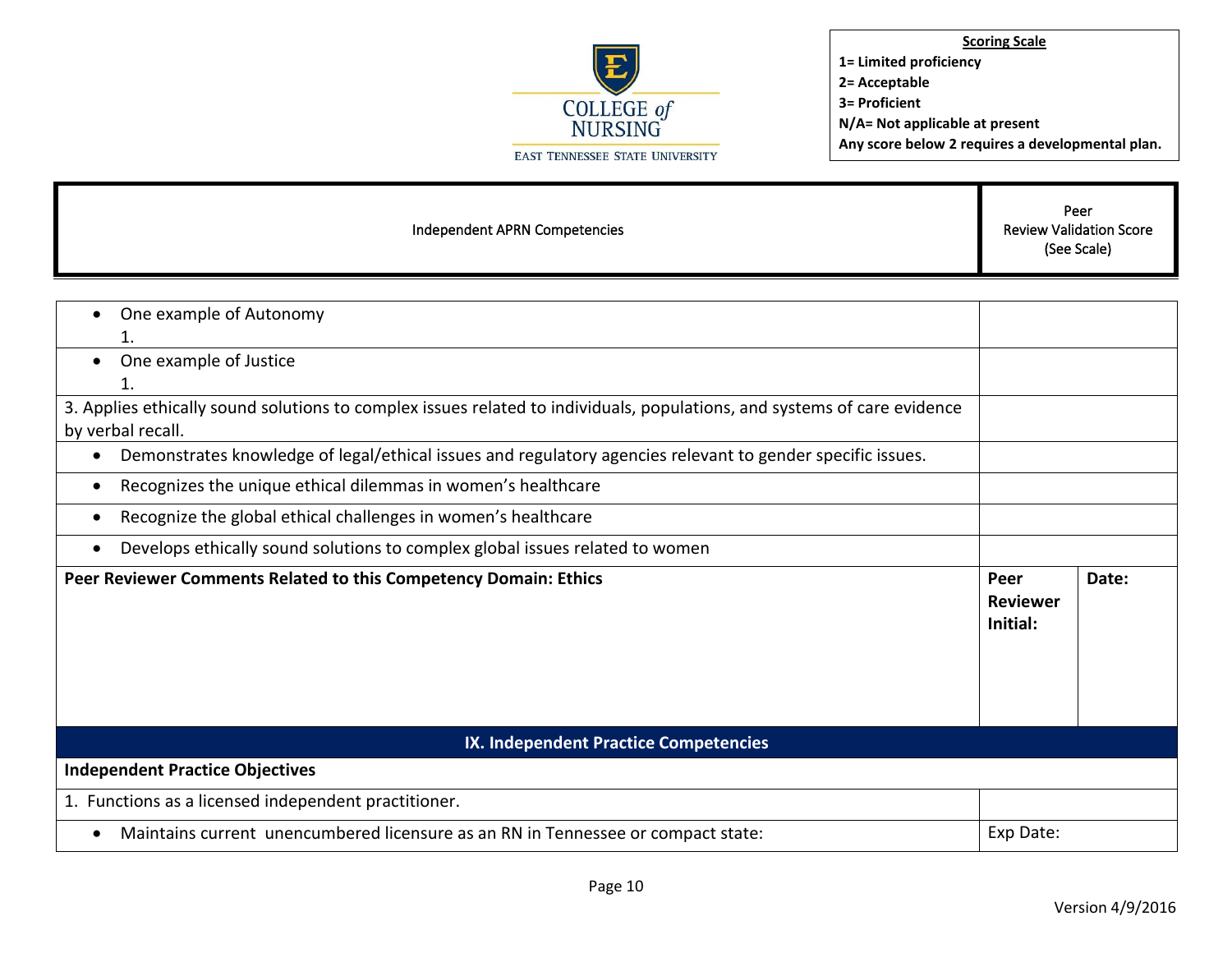

| Independent APRN Competencies                                                                                                                                                                                                                                                                                                                                                                                                        | Peer<br><b>Review Validation Score</b><br>(See Scale) |
|--------------------------------------------------------------------------------------------------------------------------------------------------------------------------------------------------------------------------------------------------------------------------------------------------------------------------------------------------------------------------------------------------------------------------------------|-------------------------------------------------------|
|                                                                                                                                                                                                                                                                                                                                                                                                                                      |                                                       |
| Maintains current National Credentialing Certification:<br>$\bullet$                                                                                                                                                                                                                                                                                                                                                                 | Exp Date:                                             |
| Maintains current licensure as an APN in Tennessee or other compact state every 2 years.<br>$\bullet$                                                                                                                                                                                                                                                                                                                                | Exp Date                                              |
| Maintains current fitness to prescribe in the state on Tennessee every 2 years.<br>٠                                                                                                                                                                                                                                                                                                                                                 | Exp Date:                                             |
| Attains a minimum of two (2) contact hours of continuing education designed specifically to address controlled<br>$\bullet$<br>substance prescribing practices. The continuing education must include instruction in the Tennessee<br>Department of Health's treatment guidelines on opioids, benzodiazepines, barbiturates, and carisoprodol, and<br>may include such other topics as medicine addiction and risk management tools. | Number of hours<br>attained:                          |
| Read Universal Precautions when prescribing opioids: http://www.opioidprescribing.com/overview<br>٠                                                                                                                                                                                                                                                                                                                                  | Date:                                                 |
| Initiates a pain contract with all patients who are prescribed opioids.<br>$\bullet$                                                                                                                                                                                                                                                                                                                                                 | Date:                                                 |
| Review Guidelines for prescribing opioids http://www.cdc.gov/drugoverdose/prescribing/common-elements.html<br>٠                                                                                                                                                                                                                                                                                                                      | Date:                                                 |
| Review DIRE Tool for risk assessment http://integratedcare-nw.org/DIRE score.pdf<br>$\bullet$                                                                                                                                                                                                                                                                                                                                        | Date:                                                 |
| CSMD Registered and demonstrates use<br>$\bullet$<br>https://www.tncsmd.com/Login.aspx?ReturnUrl=%2fdefault.aspx                                                                                                                                                                                                                                                                                                                     |                                                       |
| Review Opioid Risk Management http://www.painedu.org/soapp.asp<br>٠                                                                                                                                                                                                                                                                                                                                                                  | Date:                                                 |
| Review NIDA Screen Assist Tool: https://www.drugabuse.gov/sites/default/files/pdf/nmassist.pdf<br>$\bullet$                                                                                                                                                                                                                                                                                                                          |                                                       |
| Review TN Dept. of Health Chronic Pain Guidelines<br>$\bullet$<br>http://www.tn.gov/assets/entities/health/attachments/ChronicPainGuidelines.pdf                                                                                                                                                                                                                                                                                     | Date:                                                 |
| <b>AMCB Certification (American Midwifery Certification Board):</b>                                                                                                                                                                                                                                                                                                                                                                  |                                                       |
| Guideline: http://www.amcbmidwife.org/certificate-maintenance-program/purpose-objectives                                                                                                                                                                                                                                                                                                                                             |                                                       |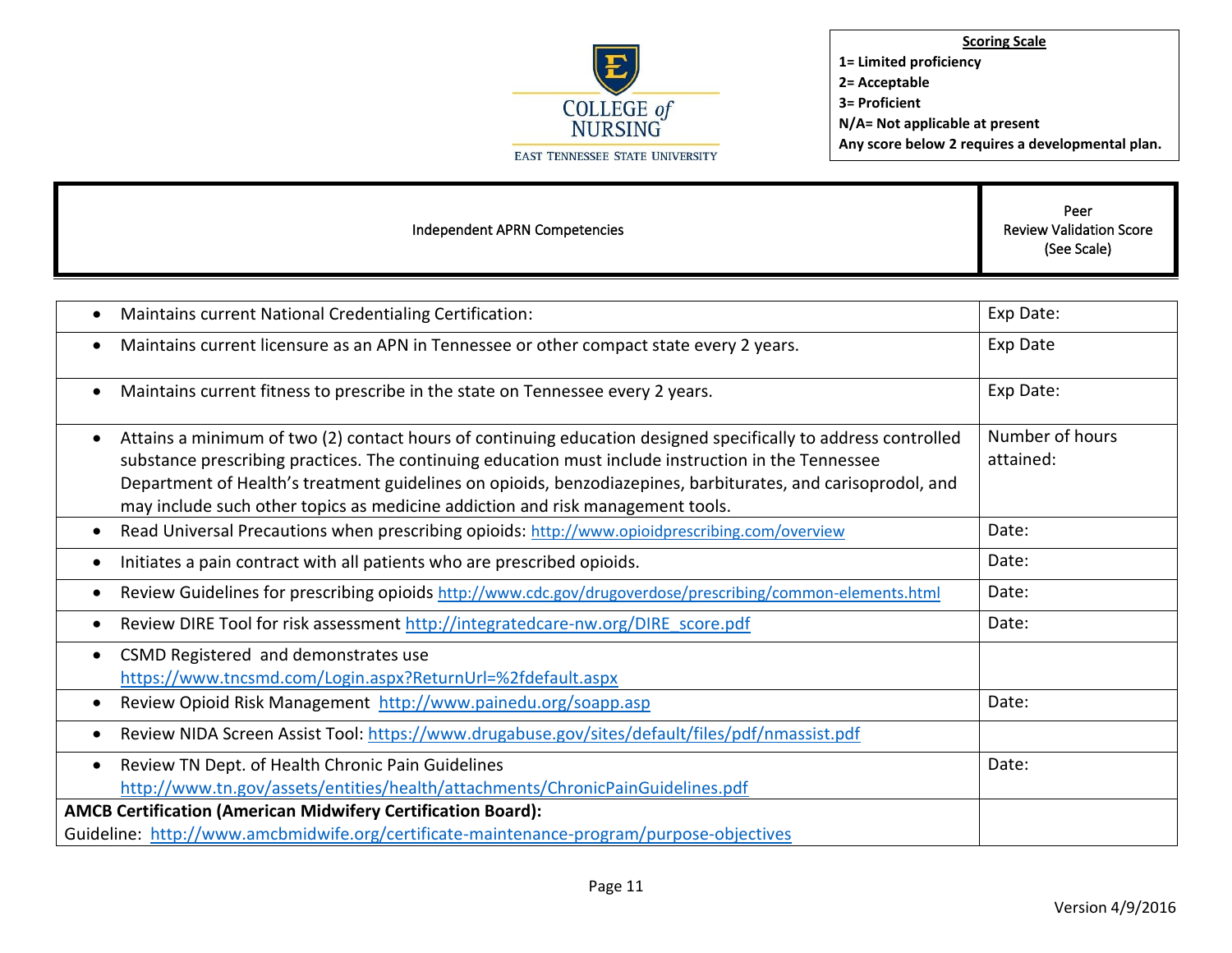

| Independent APRN Competencies                                                                                                                                                                                                                                                                                                                                                                                                                                                                                                                                                                                                                                                                                                                                                                                                                                                                                                                          | Peer<br><b>Review Validation Score</b><br>(See Scale) |
|--------------------------------------------------------------------------------------------------------------------------------------------------------------------------------------------------------------------------------------------------------------------------------------------------------------------------------------------------------------------------------------------------------------------------------------------------------------------------------------------------------------------------------------------------------------------------------------------------------------------------------------------------------------------------------------------------------------------------------------------------------------------------------------------------------------------------------------------------------------------------------------------------------------------------------------------------------|-------------------------------------------------------|
|                                                                                                                                                                                                                                                                                                                                                                                                                                                                                                                                                                                                                                                                                                                                                                                                                                                                                                                                                        |                                                       |
| <b>Option 1: AMCB Certificate Maintenance Module Method</b><br>Successfully complete 3 AMCB Certificate Maintenance Modules during the five-year certification cycle. The five-year cycle<br>begins with the year following certification. One module must be completed in EACH of the three areas of practice: Antepartum<br>and Primary Care of the Pregnant Woman; Intrapartum, Postpartum and Newborn; and Gynecology and Primary Care for the Well-Woman.<br><b>AND</b><br>Obtain 20 contact hours (2.0 CEUs) of ACNM or ACCME Category 1 approved continuing education units.<br>***The Certificate Maintenance Modules completed cannot count toward the required 20 contact hours (2.0 CEUs).<br><b>AND</b><br>Paying annual fees and any applicable late fees for each of those years and any other charges or fees (e.g., for articles ordered).<br>All fees must be paid in full by December 31st of the year your certificate will expire. |                                                       |
| <b>AND</b><br>Completion of the online Recertification Application once all other CMP requirements are submitted.                                                                                                                                                                                                                                                                                                                                                                                                                                                                                                                                                                                                                                                                                                                                                                                                                                      |                                                       |
| <b>Option 2: Reexamination Method</b><br>Take the current AMCB Certification Examination no sooner than the fourth (4th) year of the current five-year certification<br>cycle.<br>Once the exam is taken, the CNM/CM may not change to Option 1.<br>The exam must be passed by the end of the fifth (5th) year of the certification cycle.<br>Criteria for passing and retaking the exam will be the same as those in effect for first time candidates at the time the exam is<br>taken.<br><b>AND</b><br>Paying the National Certification Examination fee (\$500) in lieu of annual fees.<br><b>AND</b><br>Completion of the online Recertification Application once all other CMP requirements are submitted.                                                                                                                                                                                                                                       |                                                       |
| <b>NCC Certification</b><br>You must meet both total hours designated insuring that the specified hours in each of the stated core competency<br>areas are met.                                                                                                                                                                                                                                                                                                                                                                                                                                                                                                                                                                                                                                                                                                                                                                                        |                                                       |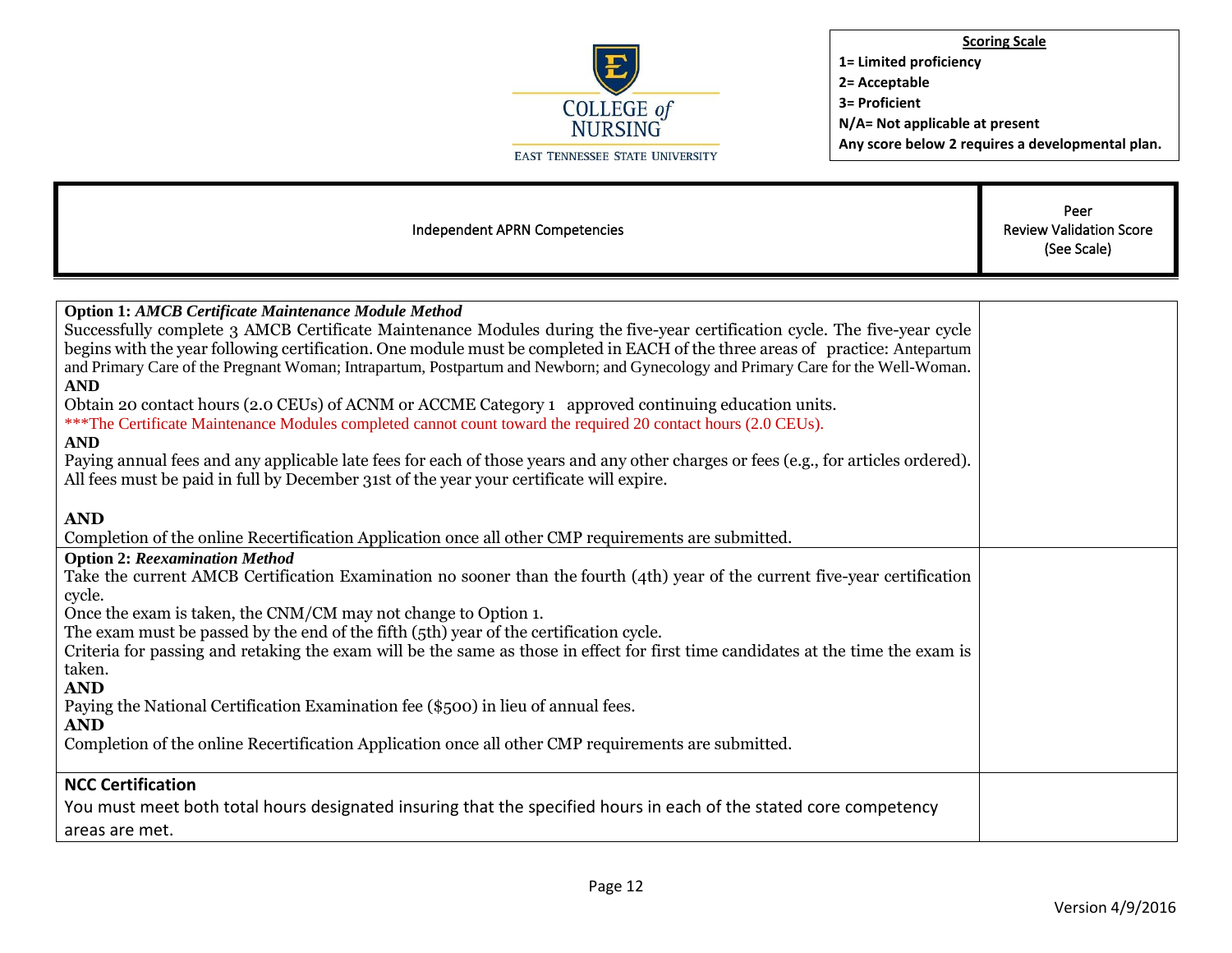

F

**Scoring Scale 1= Limited proficiency 2= Acceptable 3= Proficient N/A= Not applicable at present Any score below 2 requires a developmental plan.** 

Т

| Independent APRN Competencies                                                                                                                                                                                                                                                                                       | Peer<br><b>Review Validation Score</b><br>(See Scale) |
|---------------------------------------------------------------------------------------------------------------------------------------------------------------------------------------------------------------------------------------------------------------------------------------------------------------------|-------------------------------------------------------|
|                                                                                                                                                                                                                                                                                                                     |                                                       |
| CE requirements for maintenance can be as little as 10 hours but no more than 45 hours (50 minus the 5 for<br>assessment). All CE must be in accordance with your education plan and earned AFTER the assessment has been<br>taken. More information: https://www.nccwebsite.org/resources/docs/coding-book-whc.pdf |                                                       |
| Maintains health care provider CPR certification approved by the American Heart Association every 2 years.                                                                                                                                                                                                          | Exp Date:                                             |
| Maintains privileging (as appropriate)                                                                                                                                                                                                                                                                              |                                                       |
| Maintains current DEA licensure                                                                                                                                                                                                                                                                                     | Exp Date:                                             |
| Reviewed and understand the Tenn. Code Ann 63-7-123 regarding Prescription Rules and Regulations<br>$\bullet$<br>(http://www.lexisnexis.com/hottopics/tncode/)                                                                                                                                                      |                                                       |
| Reviewed and understand the treatment of pain policy. (http://share.tn.gov/sos/rules/1000/1000-<br>04.20150622.pdf)                                                                                                                                                                                                 |                                                       |
| Registered in CSMD (Demonstrated Access) (https://www.tncsmd.com/Login.aspx?ReturnUrl=%2fdefault.aspx)                                                                                                                                                                                                              |                                                       |
| Performs Women's Health procedures as credentialed:                                                                                                                                                                                                                                                                 |                                                       |
| Suturing-estimated number performed this year __________                                                                                                                                                                                                                                                            |                                                       |
| Incision and Drainage - estimated number performed this year ___________                                                                                                                                                                                                                                            |                                                       |
| IUD Insertion-- estimated number performed this year                                                                                                                                                                                                                                                                |                                                       |
| Pap Smear-- estimated number performed this year                                                                                                                                                                                                                                                                    |                                                       |
| Proper use of Graves, Pederson, and disposable speculum.                                                                                                                                                                                                                                                            |                                                       |
| Pelvic Exam-estimated number performed this year                                                                                                                                                                                                                                                                    |                                                       |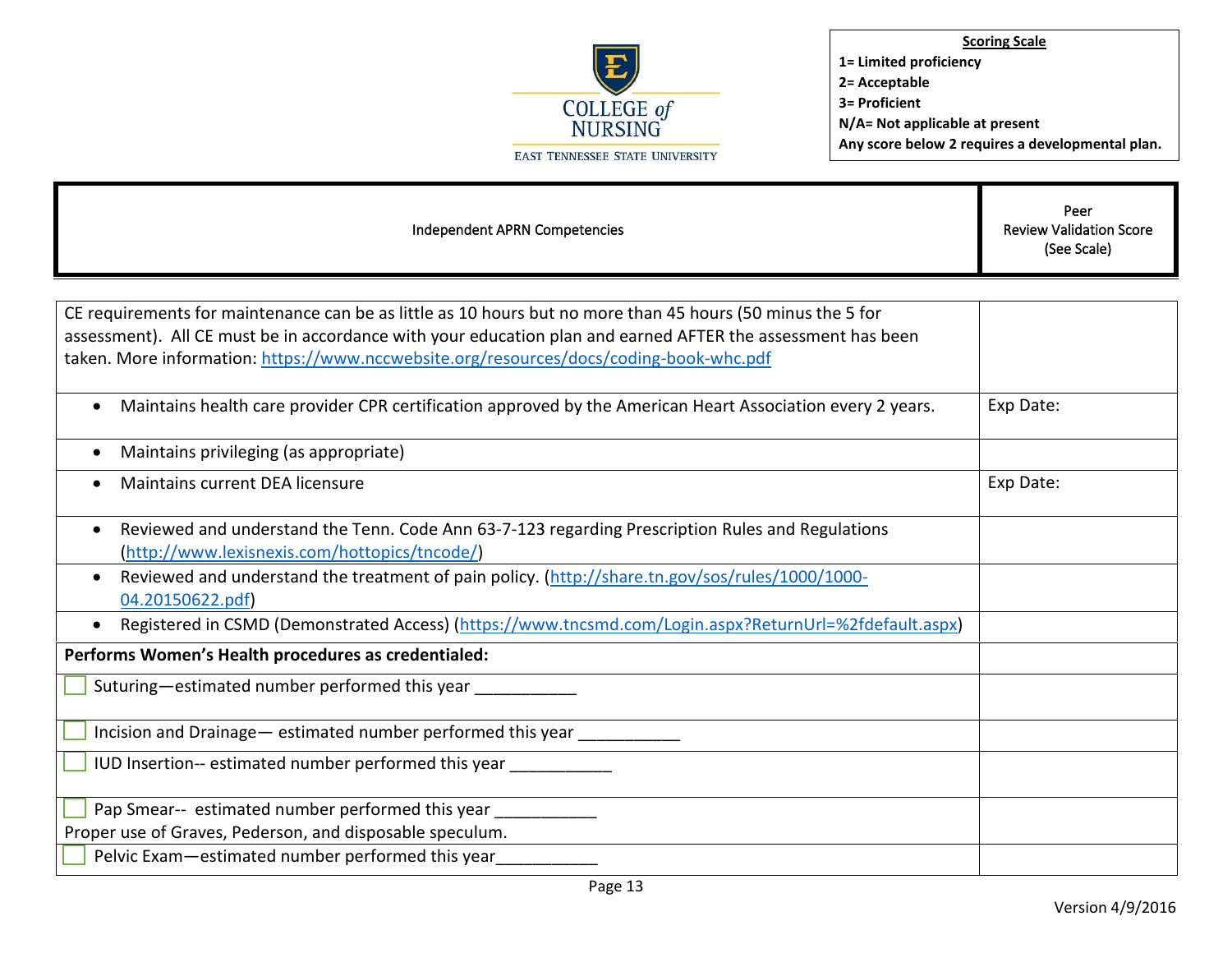

Independent APRN Competencies

Peer Review Validation Score (See Scale)

| Bimanual exam-estimated number performed this year                                                                     |  |
|------------------------------------------------------------------------------------------------------------------------|--|
| Demonstrates Wet Mount, identifies yeast, trichamonas, yeast, whiff test (KOH)                                         |  |
| Demonstrates STD Workup: GC, Syphillis, Genital Herpes, Genital Warts, Molluscum Contagiosum, HIV, HPV,                |  |
| Demonstrates preconception counseling                                                                                  |  |
| Schedules proper followup appointments for OB patients: 8-20 weeks, 24-28 weeks, 35-37 weeks, 38 weeks to<br>delivery. |  |
| Rhogam Injection                                                                                                       |  |
| <b>Genetic Screening Counseling</b>                                                                                    |  |
| <b>Fundal Height Measurement</b>                                                                                       |  |
| <b>Fetal Heart Tone</b>                                                                                                |  |
| Non-stress test                                                                                                        |  |
| Contractions stress test                                                                                               |  |
| <b>Brethine SQ Injections</b>                                                                                          |  |
| <b>Components of Biophysical Profile</b>                                                                               |  |
| Leopold Maneuver                                                                                                       |  |
| Fetal Monitoring: Baseline, Acceleration, Early Deceleration, Late Deceleration, Prolonged Deceleration                |  |
| Post Partum Care follow up                                                                                             |  |
| Assessment for placenta previa                                                                                         |  |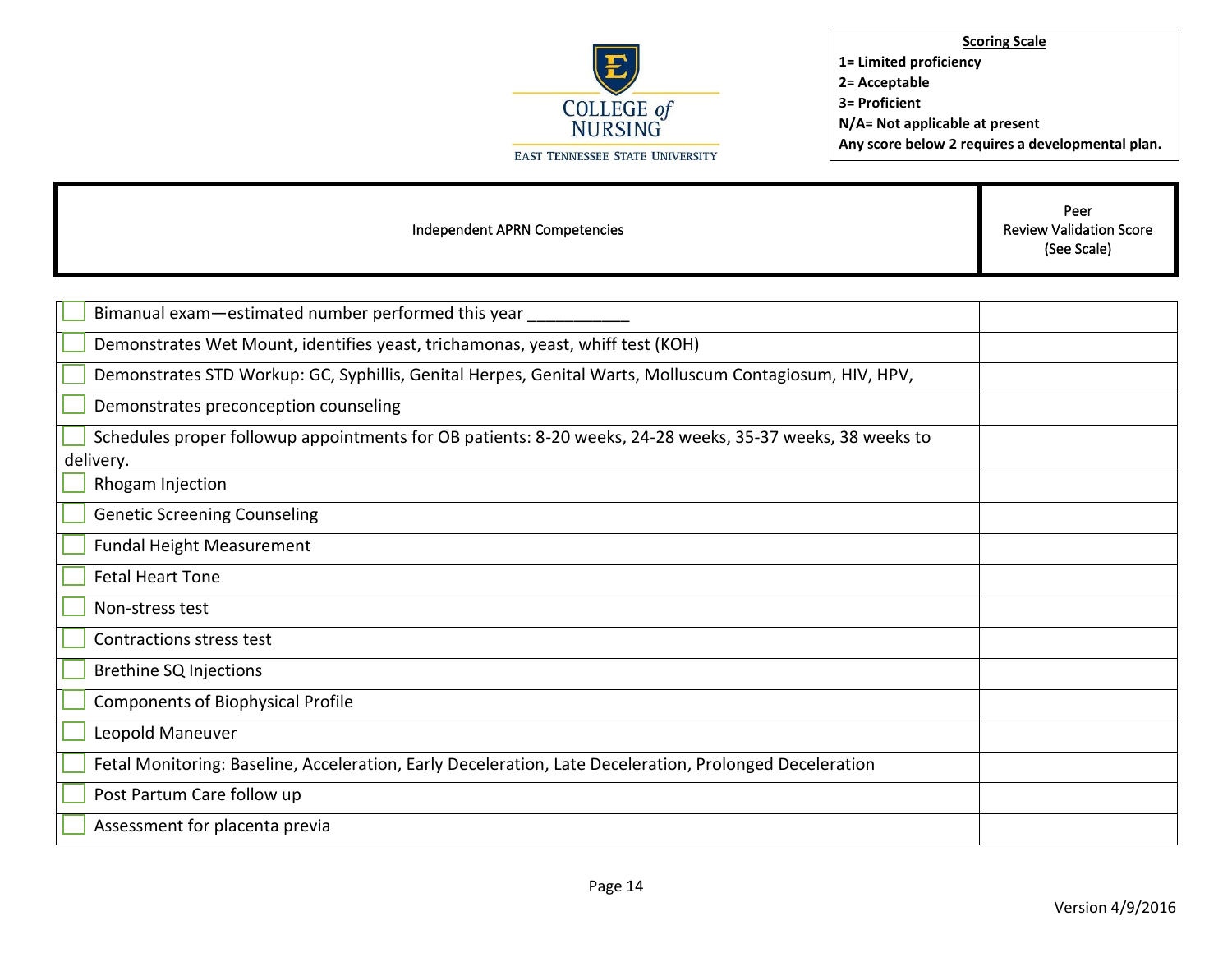

Independent APRN Competencies Peer Review Validation Score (See Scale) Clinical Breast Exam-- estimated number performed this year \_\_\_\_\_\_\_\_\_\_\_ Cryotherapy -- estimated number performed this year Use of Welch Allyn, AudioScope-- estimated number performed this year \_\_\_\_\_\_\_\_\_\_ Skin tag removal with high temp disposable cautery tool—(sharp excision/silver nitrate) estimated number performed this year \_\_\_\_\_\_\_\_\_\_\_ X-ray interpretation-- estimated number performed this year \_\_\_\_\_\_\_\_\_\_\_ 12 Lead EKG interpretation-- estimated number performed this year Critical Lab interpretation—(Glucose, PT/INR) estimated number performed this year Telehealth Equipment Use-- estimated number performed this year \_\_\_\_\_\_\_\_\_\_\_ Other procedures as listed below: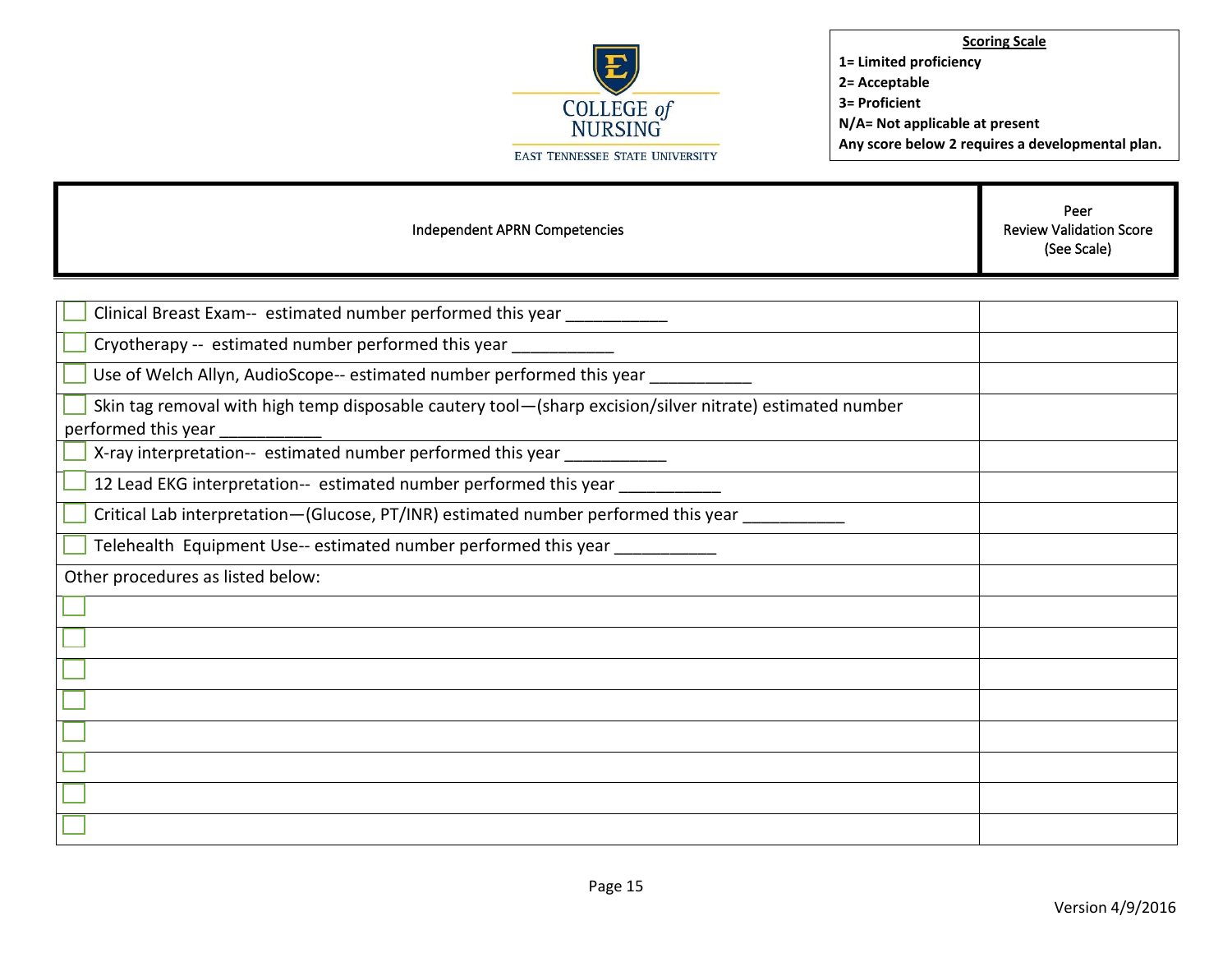**COLLEGE of**<br>NURSING EAST TENNESSEE STATE UNIVERSITY

**Scoring Scale 1= Limited proficiency 2= Acceptable 3= Proficient N/A= Not applicable at present Any score below 2 requires a developmental plan.** 

T

| Independent APRN Competencies                                                                                                                                                                                                                                                                                                                                                                                                                                                                                                                                                                                                                                                                                                                                                                                                                                                                            | Peer<br><b>Review Validation Score</b><br>(See Scale) |
|----------------------------------------------------------------------------------------------------------------------------------------------------------------------------------------------------------------------------------------------------------------------------------------------------------------------------------------------------------------------------------------------------------------------------------------------------------------------------------------------------------------------------------------------------------------------------------------------------------------------------------------------------------------------------------------------------------------------------------------------------------------------------------------------------------------------------------------------------------------------------------------------------------|-------------------------------------------------------|
|                                                                                                                                                                                                                                                                                                                                                                                                                                                                                                                                                                                                                                                                                                                                                                                                                                                                                                          |                                                       |
|                                                                                                                                                                                                                                                                                                                                                                                                                                                                                                                                                                                                                                                                                                                                                                                                                                                                                                          |                                                       |
|                                                                                                                                                                                                                                                                                                                                                                                                                                                                                                                                                                                                                                                                                                                                                                                                                                                                                                          |                                                       |
|                                                                                                                                                                                                                                                                                                                                                                                                                                                                                                                                                                                                                                                                                                                                                                                                                                                                                                          |                                                       |
|                                                                                                                                                                                                                                                                                                                                                                                                                                                                                                                                                                                                                                                                                                                                                                                                                                                                                                          |                                                       |
|                                                                                                                                                                                                                                                                                                                                                                                                                                                                                                                                                                                                                                                                                                                                                                                                                                                                                                          |                                                       |
|                                                                                                                                                                                                                                                                                                                                                                                                                                                                                                                                                                                                                                                                                                                                                                                                                                                                                                          |                                                       |
|                                                                                                                                                                                                                                                                                                                                                                                                                                                                                                                                                                                                                                                                                                                                                                                                                                                                                                          |                                                       |
|                                                                                                                                                                                                                                                                                                                                                                                                                                                                                                                                                                                                                                                                                                                                                                                                                                                                                                          |                                                       |
|                                                                                                                                                                                                                                                                                                                                                                                                                                                                                                                                                                                                                                                                                                                                                                                                                                                                                                          |                                                       |
|                                                                                                                                                                                                                                                                                                                                                                                                                                                                                                                                                                                                                                                                                                                                                                                                                                                                                                          |                                                       |
|                                                                                                                                                                                                                                                                                                                                                                                                                                                                                                                                                                                                                                                                                                                                                                                                                                                                                                          |                                                       |
| I have read the Tenn. Code Ann. § 63-7-126<br>(f) An advanced practice nurse shall only perform invasive procedures involving any<br>portion of the spine, spinal cord, sympathetic nerves of the spine or block of major<br>peripheral nerves of the spine in any setting not licensed under title 68, chapter 11 under<br>the direct supervision of a Tennessee physician licensed pursuant to chapter 6 or 9 of this<br>title who is actively practicing spinal injections and has current privileges to do so at a<br>facility licensed pursuant to title 68, chapter 11. The direct supervision provided by a<br>physician in this subsection (f) shall only be offered by a physician who meets the<br>qualifications established in § 63-6-241(a)(1) or (a)(3) or § 63-9-119(a)(1) or (a)(3). For<br>purposes of this subsection (f), "direct supervision" is defined as being physically present |                                                       |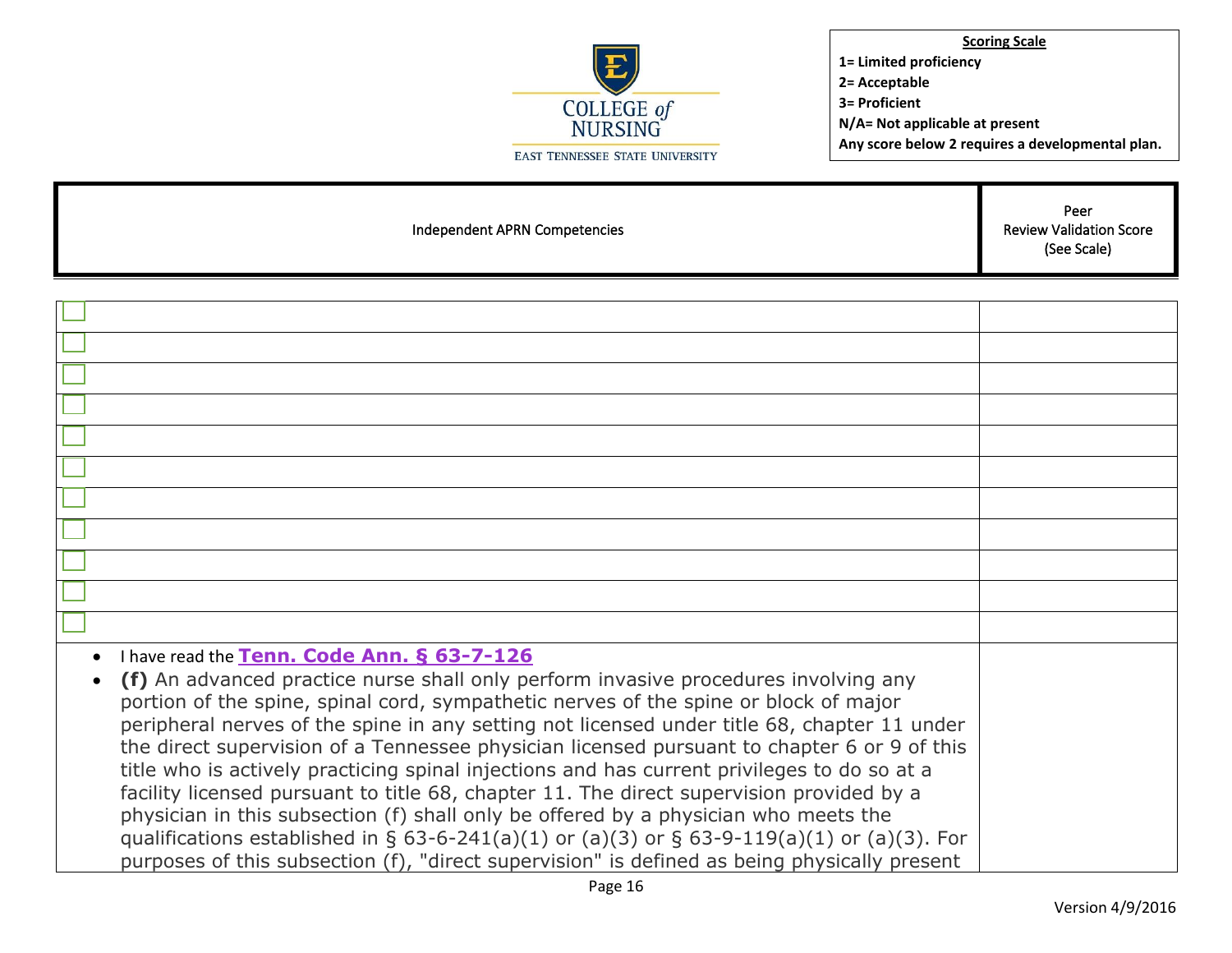

| Independent APRN Competencies                                                                                                                                                                                                                                                                                                                                           | Peer<br><b>Review Validation Score</b><br>(See Scale) |
|-------------------------------------------------------------------------------------------------------------------------------------------------------------------------------------------------------------------------------------------------------------------------------------------------------------------------------------------------------------------------|-------------------------------------------------------|
|                                                                                                                                                                                                                                                                                                                                                                         |                                                       |
| in the same building as the advanced practice nurse at the time the invasive procedure is<br>performed. This subsection (f) shall not apply to an advanced practice nurse performing<br>major joint injections except sacroiliac injections, or to performing soft tissue injections or<br>epidurals for surgical anesthesia or labor analgesia in unlicensed settings. |                                                       |
| 2. Demonstrates the highest level of accountability for professional practice.                                                                                                                                                                                                                                                                                          |                                                       |
| • Follows current and emerging professional standards.                                                                                                                                                                                                                                                                                                                  |                                                       |
| Demonstrates novice to expert continuum of clinical practice.                                                                                                                                                                                                                                                                                                           |                                                       |
| 3. Practices independently managing previously diagnosed and undiagnosed patients.                                                                                                                                                                                                                                                                                      |                                                       |
| 3a. Provides the full spectrum of health care services to include health promotion, disease prevention, health<br>protection, anticipatory guidance, counseling, disease management, palliative, and end-of-life care.                                                                                                                                                  |                                                       |
| 3b. Uses advanced health assessment skills to differentiate between normal, variations of normal, and abnormal<br>findings.                                                                                                                                                                                                                                             |                                                       |
| 3c. Employs screening and diagnostic strategies in the development of diagnoses.                                                                                                                                                                                                                                                                                        |                                                       |
| 3d. Prescribes medications within scope of practice.                                                                                                                                                                                                                                                                                                                    |                                                       |
| 3e. Manages the health/illness status of patients and families over time.                                                                                                                                                                                                                                                                                               |                                                       |
| 4. Provides patient-centered care recognizing cultural diversity and the patient or designee as a full partner in decision-<br>making.                                                                                                                                                                                                                                  |                                                       |
| 4a. Works to establish a relationship with the patient characterized by mutual respect, empathy, and collaboration.                                                                                                                                                                                                                                                     |                                                       |
| 4b. Creates a climate of patient-centered care to include confidentiality, privacy, comfort, emotional support, mutual<br>trust, and respect.                                                                                                                                                                                                                           |                                                       |
| 4c. Incorporates the patient's cultural and spiritual preferences, values, and beliefs into health care.                                                                                                                                                                                                                                                                |                                                       |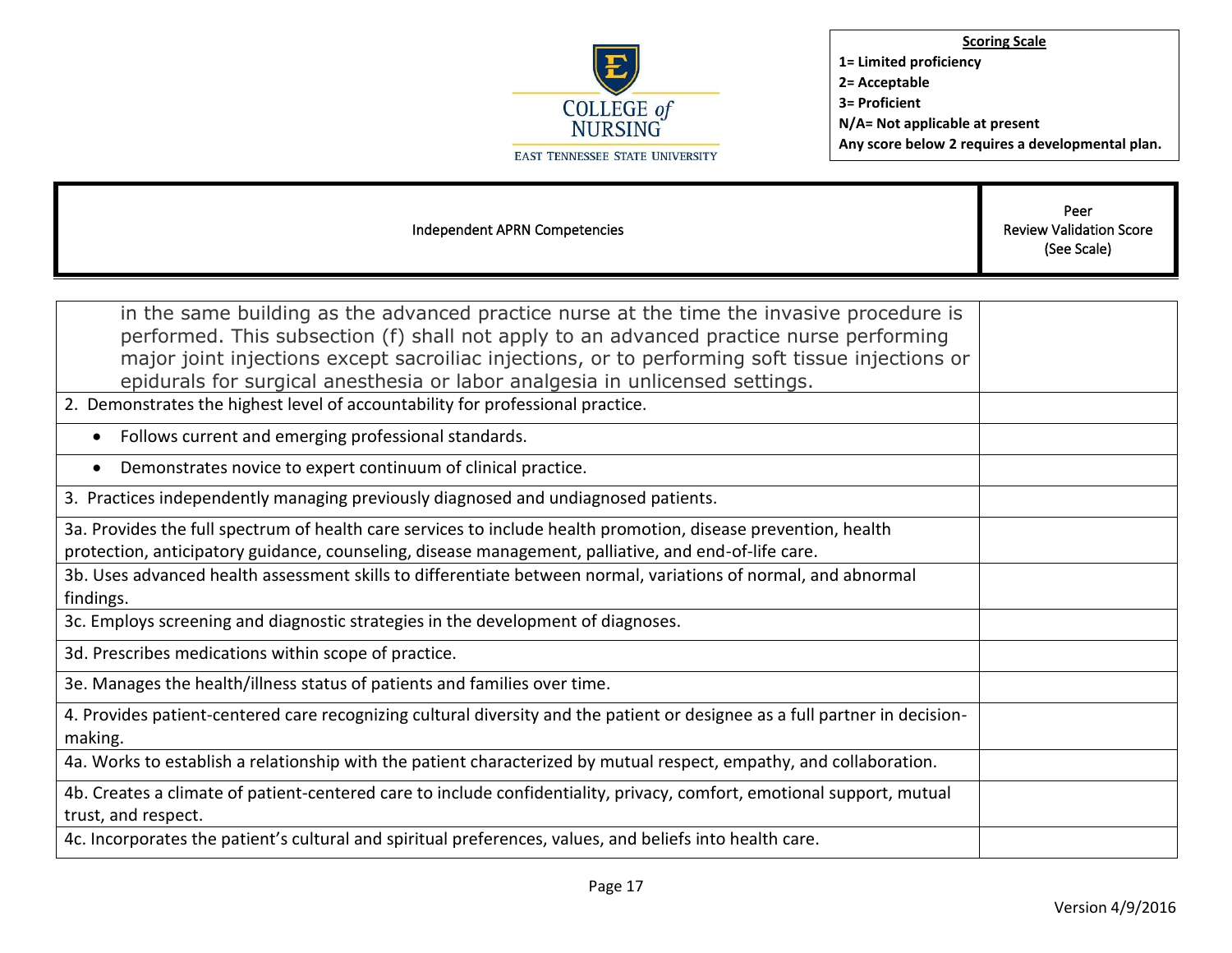

| Independent APRN Competencies                                                                                                                                                                                                                                                                                                                          | Peer<br><b>Review Validation Score</b><br>(See Scale) |
|--------------------------------------------------------------------------------------------------------------------------------------------------------------------------------------------------------------------------------------------------------------------------------------------------------------------------------------------------------|-------------------------------------------------------|
|                                                                                                                                                                                                                                                                                                                                                        |                                                       |
| 4d. Preserves the patient's control over decision making by negotiating a mutually acceptable plan of care.                                                                                                                                                                                                                                            |                                                       |
| Provides culturally appropriate reproductive and primary care for women of all ages.<br>$\bullet$                                                                                                                                                                                                                                                      |                                                       |
| Approaches gender-specific developmental events, such as menarche, puberty, menopause and senescence, as<br>٠<br>normative transitions not disease states.                                                                                                                                                                                             |                                                       |
| Recognizes unique health care needs of marginalized women, including victims of violence and transgendered<br>$\bullet$<br>female clients.                                                                                                                                                                                                             |                                                       |
| Recognizes and manages disease manifestations unique to women.<br>$\bullet$                                                                                                                                                                                                                                                                            |                                                       |
| Provides infertility and STD services to sexual partners of female patients.<br>$\bullet$                                                                                                                                                                                                                                                              |                                                       |
| Supports a woman's right to make her own decisions regarding her health and reproductive choices within the<br>$\bullet$<br>context of her belief system                                                                                                                                                                                               |                                                       |
| Assesses genetic, social, environmental, physical, and mental health risks through collection of family, social,<br>$\bullet$<br>environmental health data.                                                                                                                                                                                            |                                                       |
| Provides counseling, management, and/or referral based on identified healthcare risk factors.<br>$\bullet$                                                                                                                                                                                                                                             |                                                       |
| Other Independent Practice Skills                                                                                                                                                                                                                                                                                                                      |                                                       |
| Demonstrates the retrieval of the following clinical guidelines: oral contraceptives, IUD women's health<br>$\bullet$<br>promotion: mammogram, bone density testing, Pap Smear, and CBE<br>Manages contraception and explaining risks/benefits of each method to patients.<br>Guideline: http://www.acog.org/Womens-Health/Birth-Control-Contraception |                                                       |
| Guideline: http://www.acog.org/Resources-And-Publications/Committee-Opinions/Committee-on-Gynecologic-                                                                                                                                                                                                                                                 |                                                       |

[Practice/Well-Woman-Visit](http://www.acog.org/Resources-And-Publications/Committee-Opinions/Committee-on-Gynecologic-Practice/Well-Woman-Visit)

• Manages heavy menstrual bleeding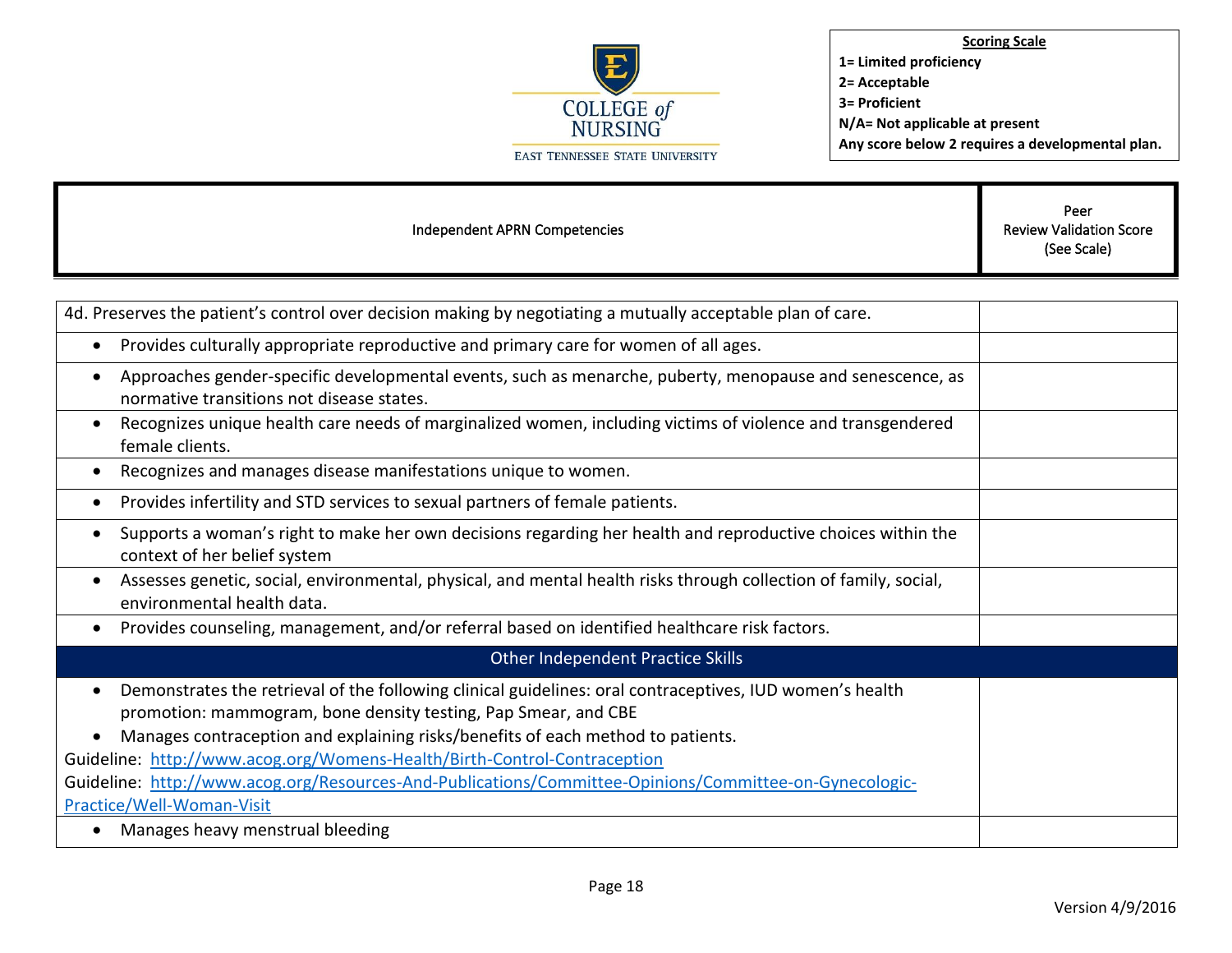

Т

| Independent APRN Competencies                                                                                   | Peer<br><b>Review Validation Score</b><br>(See Scale) |
|-----------------------------------------------------------------------------------------------------------------|-------------------------------------------------------|
|                                                                                                                 |                                                       |
| Guideline: http://www.acog.org/Resources-And-Publications/Committee-Opinions/Committee-on-Adolescent-Health-    |                                                       |
| Care/Options-for-Prevention-and-Management-of-Heavy-Menstrual-Bleeding-in-Adolescent-Patients-Undergoing        |                                                       |
|                                                                                                                 |                                                       |
| Manages patients experiencing menopausal signs and symptoms<br>$\bullet$                                        |                                                       |
| Guideline: http://www.menopause.org/publications/clinical-care-recommendations                                  |                                                       |
| Attains a thorough sexual history<br>$\bullet$                                                                  |                                                       |
| Guideline: http://www.cdc.gov/std/treatment/sexualhistory.pdf                                                   |                                                       |
| Instructs patient on breast cancer prevention/awareness.<br>$\bullet$                                           |                                                       |
| Guideline: http://www.breastcancer.org/risk/factors?gclid=CJHVgpzSgcwCFYkkgQodEZUI2g                            |                                                       |
| Determines accurate EDD based on LMP<br>$\bullet$                                                               |                                                       |
| Guideline: http://www.bupa.com.sa/mobile/english/healthandwellness/healthtools/pages/pregnancy-calculator-.aspx |                                                       |
| Understands normal complications in pregnancy vs. abnormal<br>$\bullet$                                         |                                                       |
| Guideline: http://apps.who.int/iris/bitstream/10665/43972/1/9241545879 eng.pdf                                  |                                                       |
| Orders the correct labs and sequential follow-ups for obstetric visits<br>$\bullet$                             |                                                       |
| <b>HCG</b>                                                                                                      |                                                       |
| <b>CVS</b>                                                                                                      |                                                       |
| Triple or Quad Marker: (msAFP, hCG, uE3, inhibin A)                                                             |                                                       |
| Amniocentesis, if indicated                                                                                     |                                                       |
| 18 to 20 weeks anatomy US, Biophysical Profile                                                                  |                                                       |
| 24-28 weeks GTT                                                                                                 |                                                       |
| 24-28 weeks Rhesus Factor if Rh Negative and indicated                                                          |                                                       |
| 35-37 weeks GBS                                                                                                 |                                                       |
| Daily fetal kick Count<br>$\bullet$                                                                             |                                                       |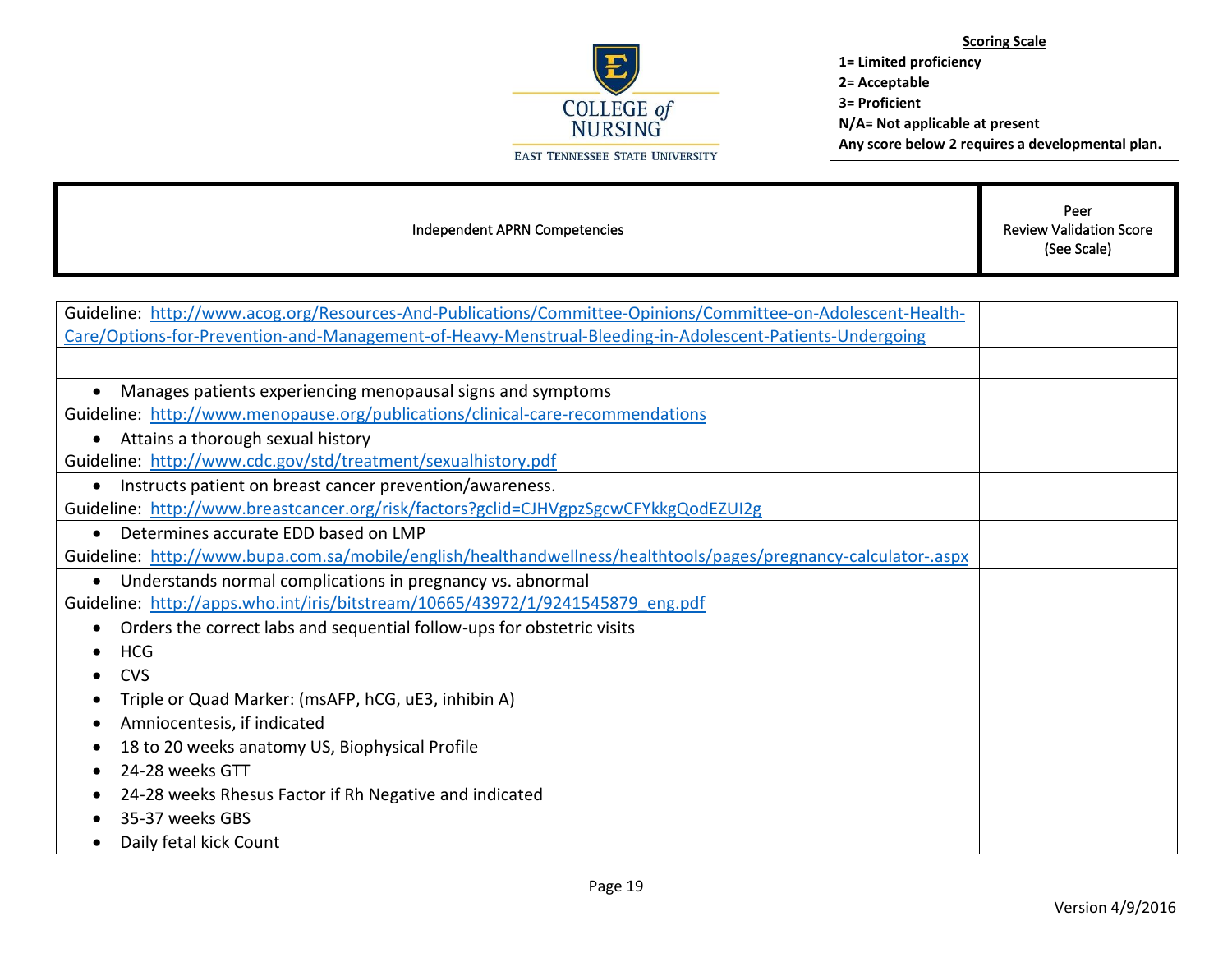

| Independent APRN Competencies                                                                                                                                                                                                                                                                                                                                                                                                                                                                                                                                                                                                                                                                                                                                                                                                                                                                                                         | Peer<br><b>Review Validation Score</b><br>(See Scale) |       |
|---------------------------------------------------------------------------------------------------------------------------------------------------------------------------------------------------------------------------------------------------------------------------------------------------------------------------------------------------------------------------------------------------------------------------------------------------------------------------------------------------------------------------------------------------------------------------------------------------------------------------------------------------------------------------------------------------------------------------------------------------------------------------------------------------------------------------------------------------------------------------------------------------------------------------------------|-------------------------------------------------------|-------|
| < 28 weeks monthly prenatal visit<br>$\bullet$<br>28-36 weeks every 2 week prenatal visit<br>٠<br>>36 weeks weekly visit<br>Guideline: http://www.acog.org/~/media/Districts/District%20VIII%20Junior%20Fellows/ifpc.pdf<br>Orders influenza vaccine for pregnant and non-pregnant women during influenza season<br>$\bullet$<br>Guideline: http://www.cdc.gov/flu/protect/vaccine/pregnant.htm<br>Orders tetanus or TDAP during pregnancy, if indicated<br>$\bullet$<br>Guideline:<br>http://www.who.int/reproductivehealth/publications/maternal perinatal health/immunization tetanus.pdf<br>Orders first trimester NT US to determine EDC<br>$\bullet$<br>Guideline: http://www.aium.org/resources/guidelines/obstetric.pdf<br>• Orders routine US for Biophysical Profile<br>Guideline: http://www.aium.org/resources/guidelines/obstetric.pdf<br>Peer Reviewer Comments Related to this Competency Domain: Independent Practice | Peer<br><b>Reviewer</b>                               | Date: |
| <b>HEDIS/UDS Core Measures</b><br><b>HEDIS/UDS Objectives</b>                                                                                                                                                                                                                                                                                                                                                                                                                                                                                                                                                                                                                                                                                                                                                                                                                                                                         | Initial:                                              |       |
| <b>Colorectal Cancer Screening (Adult)</b>                                                                                                                                                                                                                                                                                                                                                                                                                                                                                                                                                                                                                                                                                                                                                                                                                                                                                            |                                                       |       |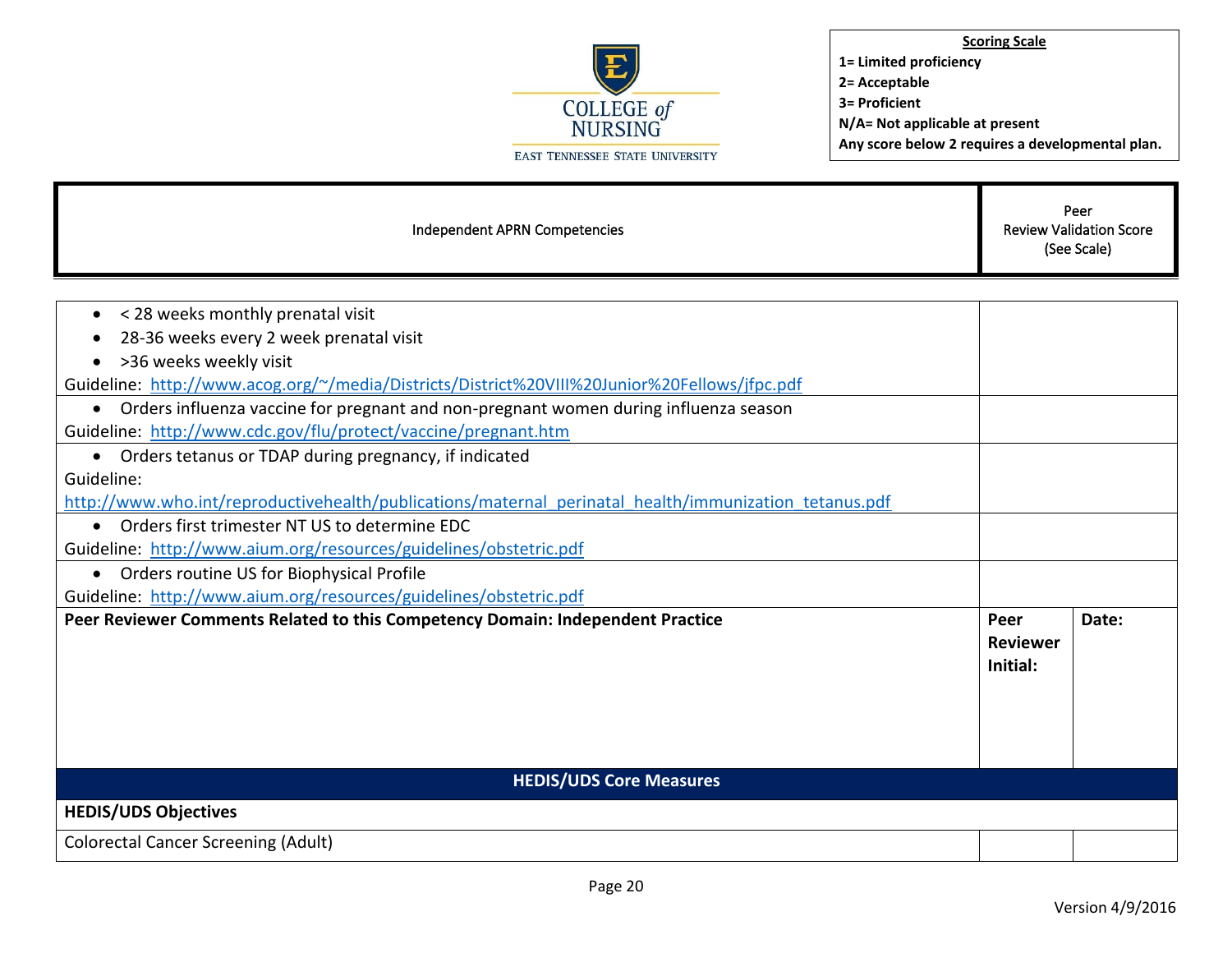

| Independent APRN Competencies                                                                                    | Peer<br><b>Review Validation Score</b><br>(See Scale) |       |
|------------------------------------------------------------------------------------------------------------------|-------------------------------------------------------|-------|
|                                                                                                                  |                                                       |       |
| Colorectal Cancer Screening on adults age 50-75 with annual fecal occult blood test; flexible sigmoidoscopy<br>٠ |                                                       |       |
| every five years; or colonoscopy every ten years. (HEDIS, 2016)(UDS, 2015)                                       |                                                       |       |
| Guideline: http://www.uspreventiveservicestaskforce.org/Page/Document/UpdateSummaryFinal/colorectal-cancer-      |                                                       |       |
| screening                                                                                                        |                                                       |       |
| Sample Collection Instructions: http://hemosure.com/                                                             |                                                       |       |
| Mammogram                                                                                                        |                                                       |       |
| Guideline: http://www.uspreventiveservicestaskforce.org/Page/Document/UpdateSummaryFinal/breast-cancer-          |                                                       |       |
| screening and USPSTF Recommendation Statement:                                                                   |                                                       |       |
| http://www.uspreventiveservicestaskforce.org/Page/Document/RecommendationStatementFinal/breast-cancer-           |                                                       |       |
| screening                                                                                                        |                                                       |       |
| Pap Smear                                                                                                        |                                                       |       |
| Guideline: http://www.uspreventiveservicestaskforce.org/Page/Document/UpdateSummaryFinal/cervical-cancer-        |                                                       |       |
| screening?ds=1&s=pap%20smear                                                                                     |                                                       |       |
| Guideline: http://www.asccp.org/guidelines                                                                       |                                                       |       |
| Guideline: http://www.acog.org/Womens-Health/Pap-Smear-Pap-Test                                                  |                                                       |       |
| <b>Urinary Incontinence</b>                                                                                      |                                                       |       |
| Management of Urinary Incontinence in Older Adults (HEDIS, 2016)                                                 |                                                       |       |
| Guideline: http://annals.org/article.aspx?articleid=1905131                                                      |                                                       |       |
| Peer Reviewer Comments Related to this Domain: Effectiveness of Care Adult                                       | Peer<br><b>Reviewer</b><br>Initial:                   | Date: |
|                                                                                                                  |                                                       |       |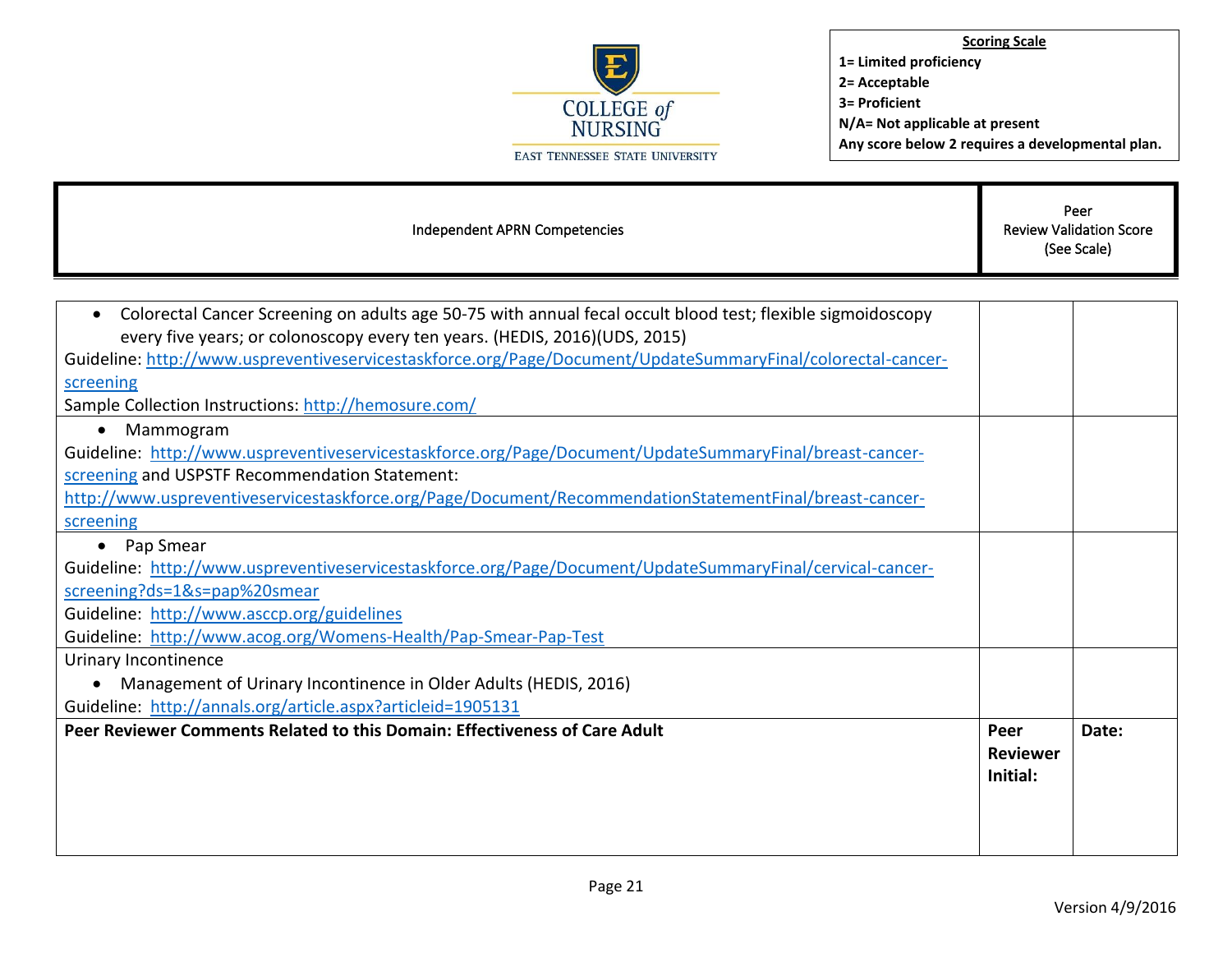

**Scoring Scale 1= Limited proficiency 2= Acceptable 3= Proficient N/A= Not applicable at present**

**Any score below 2 requires a developmental plan.** 

Independent APRN Competencies

Peer Review Validation Score (See Scale)

| <b>HEDIS/UDS Core Measures</b>                                                                          |                                     |       |
|---------------------------------------------------------------------------------------------------------|-------------------------------------|-------|
| <b>HEDIS/UDS Objectives</b>                                                                             |                                     |       |
| Osteoporosis Management (Older Adult)                                                                   |                                     |       |
| Osteoporosis Management in Women age 65-85 who had a Fracture (HEDIS, 2016)                             |                                     |       |
| Bone Density Testing for women age 65-85                                                                |                                     |       |
| Prescribe drug to treat osteoporosis when indicated.                                                    |                                     |       |
| Guideline: http://nof.org/files/nof/public/content/file/344/upload/159.pdf                              |                                     |       |
| Peer Reviewer Comments Related to this Domain: Older Adult                                              | Peer<br><b>Reviewer</b><br>Initial: | Date: |
| <b>Effectiveness of Care-Women's Health</b>                                                             |                                     |       |
| <b>HEDIS/UDS Objectives</b>                                                                             |                                     |       |
| <b>Breast Cancer Screening</b>                                                                          |                                     |       |
| Breast Cancer Screening mammogram in women age 50-74 every 2 years (HEDIS, 2016)                        |                                     |       |
| Guideline: http://www.uspreventiveservicestaskforce.org/Page/Document/UpdateSummaryFinal/breast-cancer- |                                     |       |
| screening and USPSTF Recommendation Statement:                                                          |                                     |       |
| http://www.uspreventiveservicestaskforce.org/Page/Document/RecommendationStatementFinal/breast-cancer-  |                                     |       |
| screening                                                                                               |                                     |       |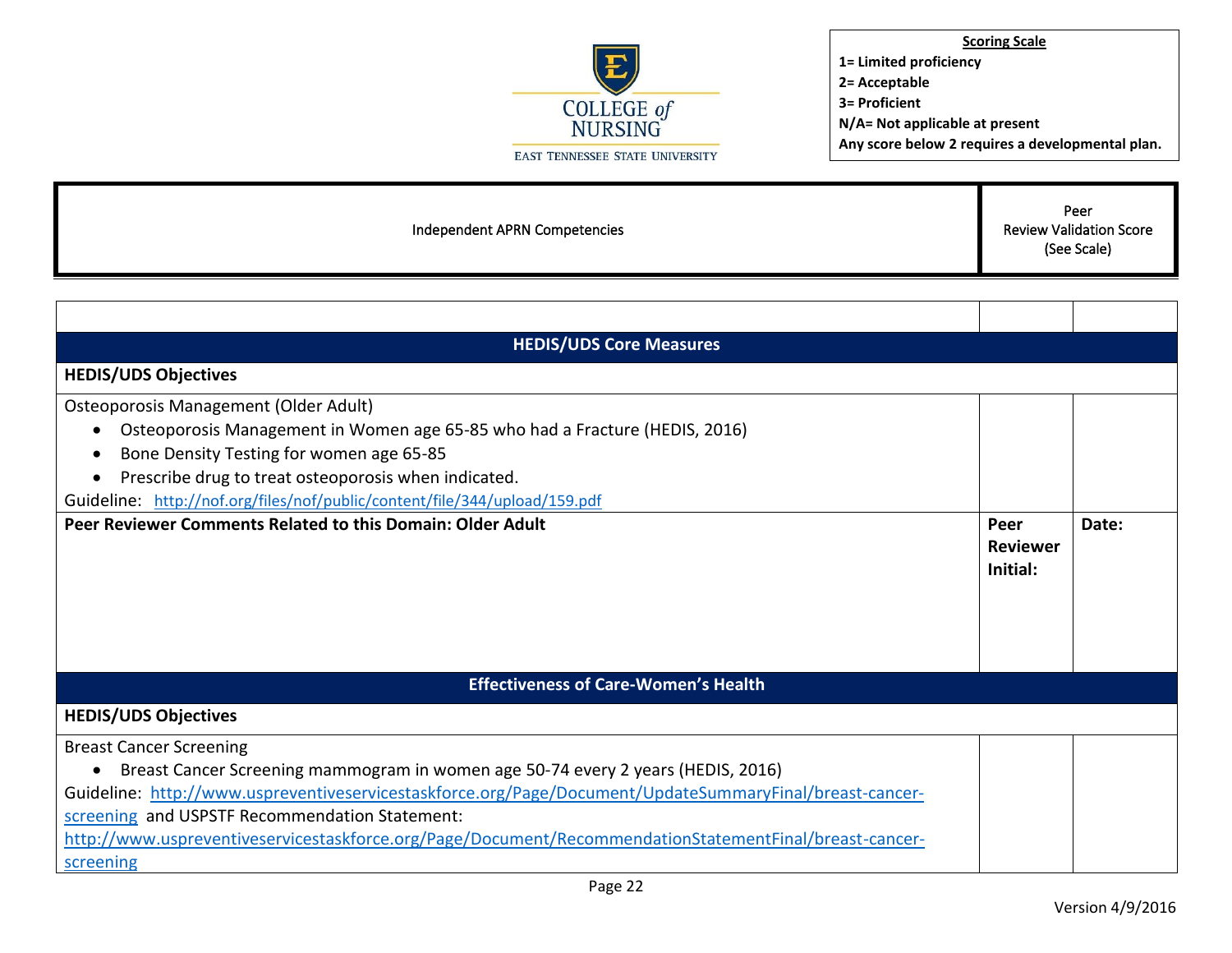

| Independent APRN Competencies                                                                                                         | Peer<br><b>Review Validation Score</b><br>(See Scale) |  |
|---------------------------------------------------------------------------------------------------------------------------------------|-------------------------------------------------------|--|
|                                                                                                                                       |                                                       |  |
|                                                                                                                                       |                                                       |  |
| <b>Breast Cancer Hormone Therapy</b>                                                                                                  |                                                       |  |
| Tamoxifen or aromatase inhibitor prescribed for patients who are > 18 and have Stage IC through IIIC, Estrogen Receptor,<br>$\bullet$ |                                                       |  |
| or Progesterone Receptor positive breast cancer.                                                                                      |                                                       |  |
| Guideline: http://www.instituteforquality.org/adjuvant-endocrine-therapy-women-hormone-receptor%E2%80%93positive-                     |                                                       |  |
| breast-cancer-american-society-clinical                                                                                               |                                                       |  |
| <b>Breast Feeding</b>                                                                                                                 |                                                       |  |
| Breastfeeding education and encouragement for pregnant mothers, if no contraindications<br>$\bullet$                                  |                                                       |  |
| Guideline: http://www.acog.org/Resources-And-Publications/Committee-Opinions/Committee-on-Obstetric-                                  |                                                       |  |
| Practice/Optimizing-Support-for-Breastfeeding-as-Part-of-Obstetric-Practice                                                           |                                                       |  |
| <b>Cervical Cancer Screening</b>                                                                                                      |                                                       |  |
| Cervical Cancer Screening only in women age 21 and older. (HEDIS, 2016)<br>$\bullet$                                                  |                                                       |  |
| Documented pap screening according to ACOG Guidelines. (UDS, 2015)<br>$\bullet$                                                       |                                                       |  |
| Guideline: http://www.uspreventiveservicestaskforce.org/Page/Document/UpdateSummaryFinal/cervical-cancer-                             |                                                       |  |
| screening?ds=1&s=cervical%20cancer%20screening                                                                                        |                                                       |  |
| Guideline: http://www.acog.org/~/media/districts/district%20ii/pdfs/uspstf cervical ca screening guidelines.pdf                       |                                                       |  |
| Guideline: http://www.asccp.org/guidelines                                                                                            |                                                       |  |
| Chlamydia Screening                                                                                                                   |                                                       |  |
| Chlamydia Screening in Women age 16-24, sexually active and at risk for chlamydia (HEDIS, 2016)                                       |                                                       |  |
| Guideline: http://www.uspreventiveservicestaskforce.org/Page/Document/UpdateSummaryFinal/chlamydia-and-                               |                                                       |  |
| gonorrhea-screening?ds=1&s=chlamydia                                                                                                  |                                                       |  |
| <b>USPSTF Guideline Recommendation Statement:</b>                                                                                     |                                                       |  |
| http://www.uspreventiveservicestaskforce.org/Page/Document/RecommendationStatementFinal/chlamydia-and-                                |                                                       |  |
| gonorrhea-screening                                                                                                                   |                                                       |  |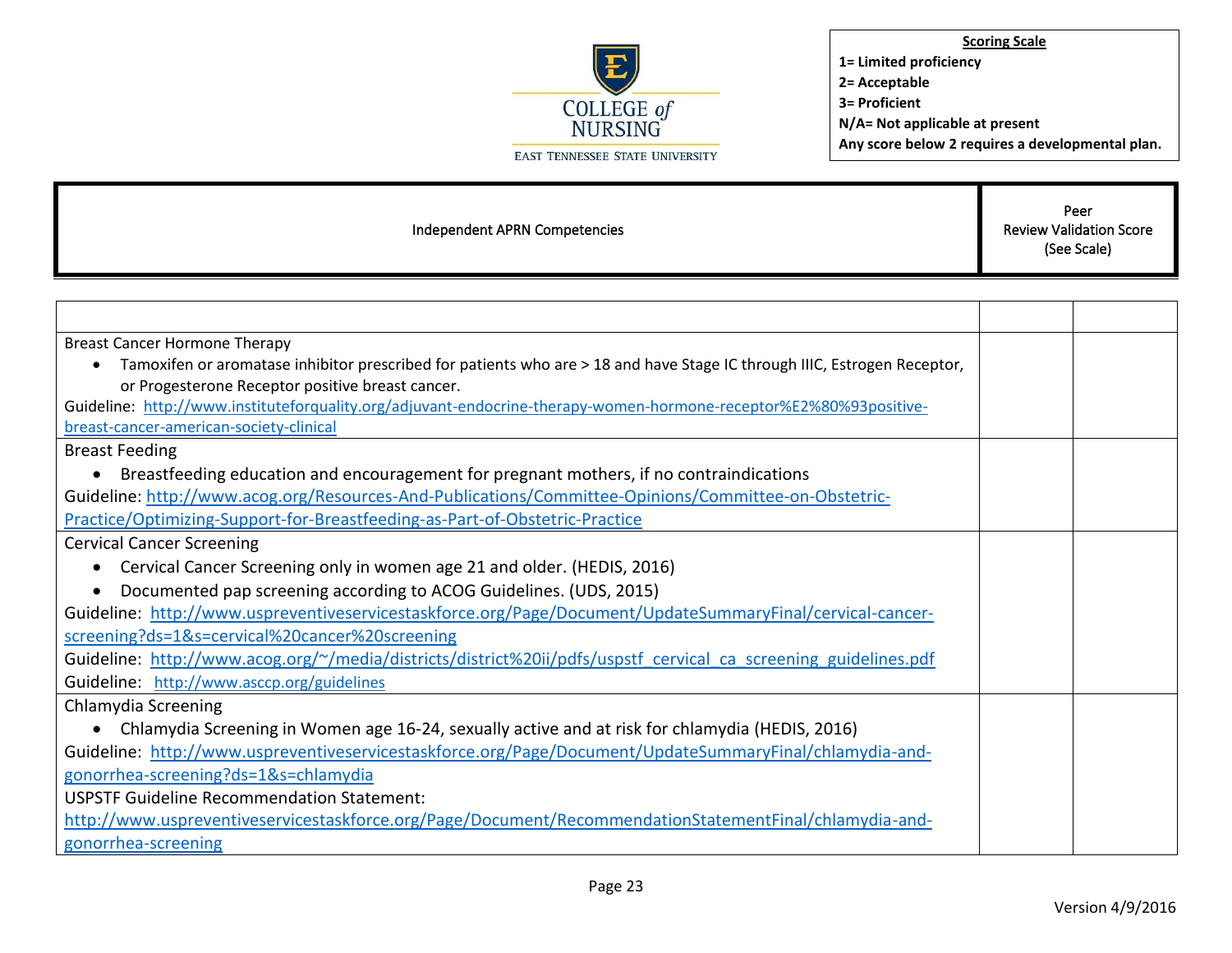

| Independent APRN Competencies                                                                                                                                   | Peer<br><b>Review Validation Score</b><br>(See Scale) |  |
|-----------------------------------------------------------------------------------------------------------------------------------------------------------------|-------------------------------------------------------|--|
|                                                                                                                                                                 |                                                       |  |
| <b>Depression Screening</b>                                                                                                                                     |                                                       |  |
| <b>Maternal Depression Screening</b><br>Guideline: http://www.acog.org/Resources-And-Publications/Committee-Opinions/Committee-on-Obstetric-Practice/Screening- |                                                       |  |
| for-Perinatal-Depression                                                                                                                                        |                                                       |  |
| <b>HPV Prevention</b>                                                                                                                                           |                                                       |  |
| 3 doses of HPV vaccine for female adolescents by age 13 (HEDIS, 2016)<br>$\bullet$                                                                              |                                                       |  |
| Guideline: http://www.cdc.gov/hpv/hcp/index.html                                                                                                                |                                                       |  |
| Guidelines: STD Treatments : http://www.cdc.gov/hpv/hcp/resources.html                                                                                          |                                                       |  |
| Prenatal/Postpartum Care                                                                                                                                        |                                                       |  |
| Prenatal and Postpartum Care (HEDIS, 2016)<br>٠                                                                                                                 |                                                       |  |
| Prenatal care in the first trimester.                                                                                                                           |                                                       |  |
| Documentation of number of weeks of gestation at every visit.                                                                                                   |                                                       |  |
| Postpartum care21-56 days after delivery.                                                                                                                       |                                                       |  |
| Ongoing prenatal care as recommended by guidelines.                                                                                                             |                                                       |  |
| Prenatal Care Guideline: https://www.guideline.gov/content.aspx?id=38256 and American Family Physician                                                          |                                                       |  |
| Guidelines: http://www.aafp.org/afp/topicModules/viewTopicModule.htm?topicModuleId=25                                                                           |                                                       |  |
| Postpartum Care Guideline: http://apps.who.int/iris/bitstream/10665/97603/1/9789241506649 eng.pdf                                                               |                                                       |  |
| Prenatal Care Anti D Immune Globulin                                                                                                                            |                                                       |  |
| Rhogam injection at 28 weeks gestation<br>٠                                                                                                                     |                                                       |  |
| Rhogam injection at 72 hours after delivery                                                                                                                     |                                                       |  |
| Guideline: http://www.rhogam.com/acog-aabb-standards                                                                                                            |                                                       |  |
| <b>Prenatal HIV Screening</b>                                                                                                                                   |                                                       |  |
| • HIV Screening at first or second prenatal visit.                                                                                                              |                                                       |  |
| Guideline: http://www.cdc.gov/mmwr/preview/mmwrhtml/rr5514a1.htm                                                                                                |                                                       |  |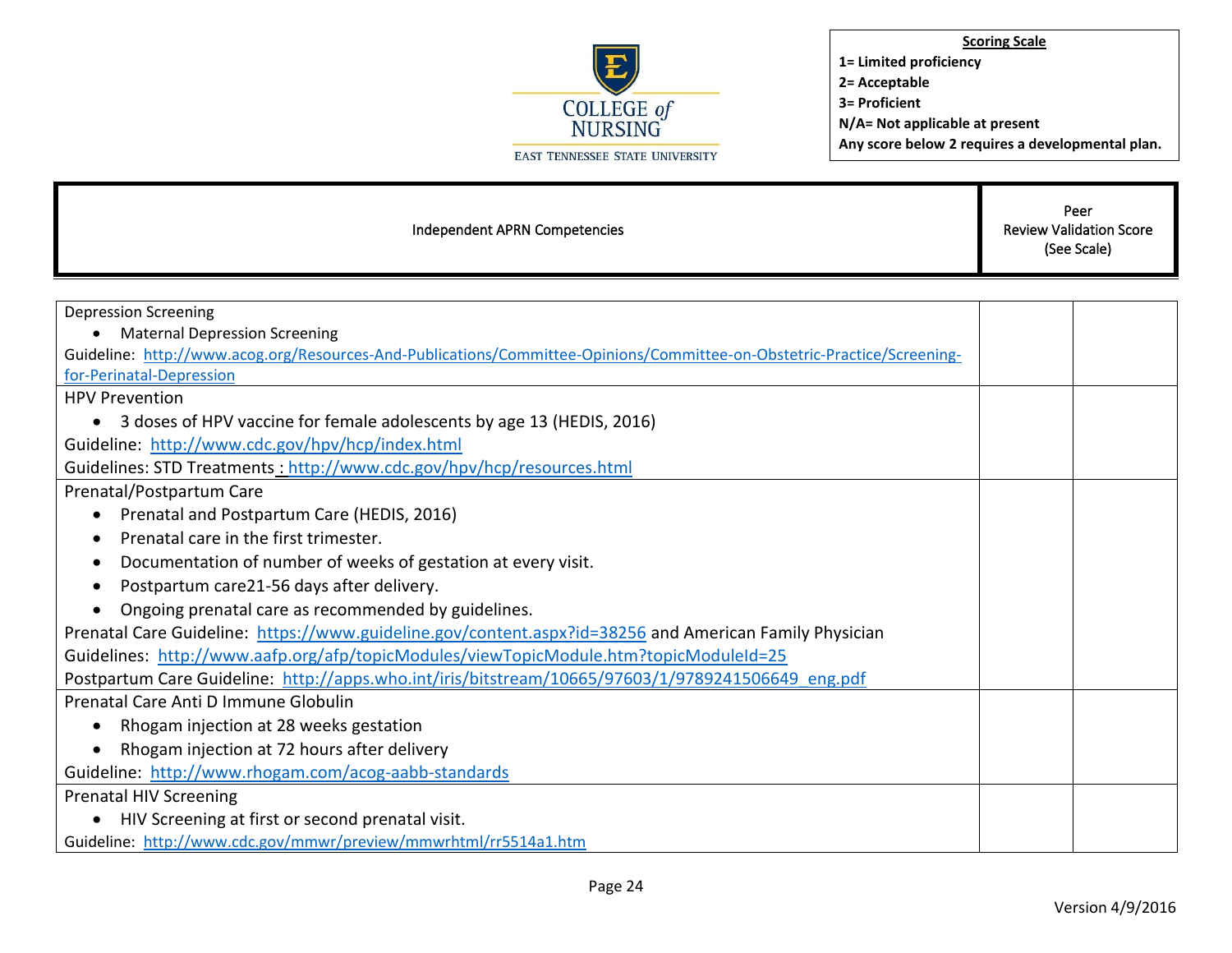

Independent APRN Competencies Peer Review Validation Score (See Scale) **Peer Reviewer Comments Related to this Domain: Women's Health Peer Reviewer Initial: Date: Effectiveness of Care—Substance Abuse and Mental Health HEDIS/UDS Objectives** Alcohol Treatment Plans • Initiation and Engagement of Alcohol and Other Drug Dependence treatment in adolescents and adults who have alcohol dependence. (HEDIS, 2016) • PCP visit after inpatient AOD hospitalization within 14 days. • Alcohol treatment initiated within 30 days of AOD diagnosis. • Documentation of alcohol treatment plan (HEDIS, 2016) Guideline: [http://www.uspreventiveservicestaskforce.org/Page/Document/UpdateSummaryFinal/alcohol-misuse](http://www.uspreventiveservicestaskforce.org/Page/Document/UpdateSummaryFinal/alcohol-misuse-screening-and-behavioral-counseling-interventions-in-primary-care?ds=1&s=alcohol)[screening-and-behavioral-counseling-interventions-in-primary-care?ds=1&s=alcohol](http://www.uspreventiveservicestaskforce.org/Page/Document/UpdateSummaryFinal/alcohol-misuse-screening-and-behavioral-counseling-interventions-in-primary-care?ds=1&s=alcohol) and USPSTF Full Recommendation Statement: [http://www.uspreventiveservicestaskforce.org/Page/Document/RecommendationStatementFinal/alcohol-misuse](http://www.uspreventiveservicestaskforce.org/Page/Document/RecommendationStatementFinal/alcohol-misuse-screening-and-behavioral-counseling-interventions-in-primary-care)[screening-and-behavioral-counseling-interventions-in-primary-care](http://www.uspreventiveservicestaskforce.org/Page/Document/RecommendationStatementFinal/alcohol-misuse-screening-and-behavioral-counseling-interventions-in-primary-care) and CAGE Screening Tool: <http://pubs.niaaa.nih.gov/publications/arh28-2/78-79.htm> Depression • Antidepressant Medication Management in patient 18 and older (HEDIS, 2016)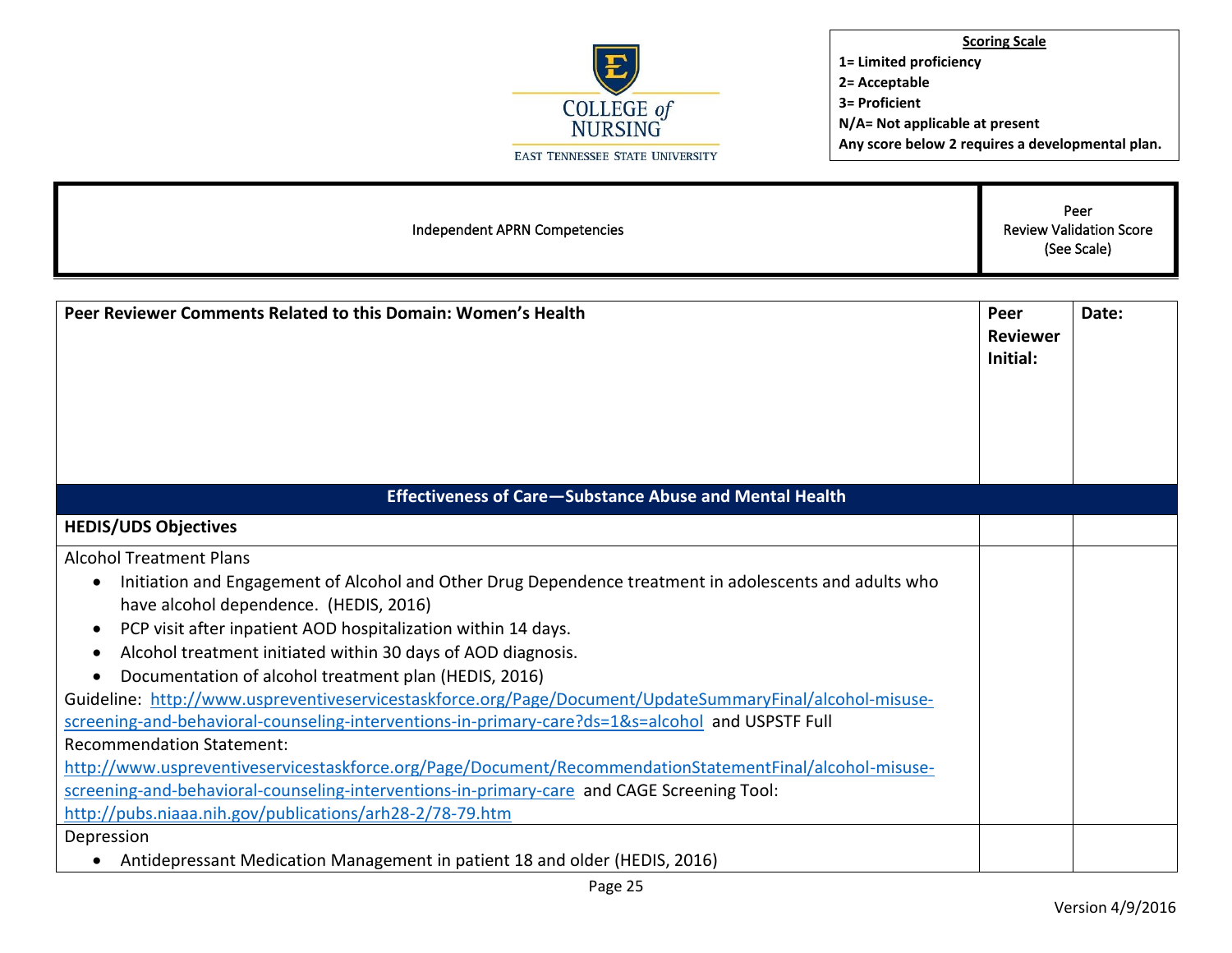

| Peer<br><b>Review Validation Score</b><br>Independent APRN Competencies<br>(See Scale)                                                                                           |                                     |       |
|----------------------------------------------------------------------------------------------------------------------------------------------------------------------------------|-------------------------------------|-------|
|                                                                                                                                                                                  |                                     |       |
| Patient remains on antidepressant for 12 weeks-6 months.<br>$\bullet$<br>Guideline: http://www.uspreventiveservicestaskforce.org/Page/Document/UpdateSummaryFinal/depression-in- |                                     |       |
| adults-screening and USPSTF Recommendation Statement:                                                                                                                            |                                     |       |
| http://www.uspreventiveservicestaskforce.org/Page/Document/RecommendationStatementFinal/depression-in-                                                                           |                                     |       |
| adults-screening                                                                                                                                                                 |                                     |       |
| <b>Depression Screening</b>                                                                                                                                                      |                                     |       |
| Utilization of the PHQ-2 and PHQ-9 to Monitor Depression Symptoms for Adolescents and Adults (12 and older)                                                                      |                                     |       |
| (HEDIS, 2016)                                                                                                                                                                    |                                     |       |
| Follow up plan documented after each visit (UDS, 2015)                                                                                                                           |                                     |       |
| Guideline: https://www.icsi.org/ asset/fnhdm3/Depr-Interactive0512b.pdf PHQ-2 and PHQ-9 Tools American Family                                                                    |                                     |       |
| Physician: http://www.aafp.org/afp/2008/0715/p244.html                                                                                                                           |                                     |       |
| Peer Reviewer Comments Related to this Domain: Mental Health                                                                                                                     | Peer<br><b>Reviewer</b><br>Initial: | Date: |
|                                                                                                                                                                                  |                                     |       |
| <b>Effectiveness of Care - Tobacco Abuse</b>                                                                                                                                     |                                     |       |
| <b>HEDIS/UDS Objectives</b>                                                                                                                                                      |                                     |       |
| <b>Tobacco Use Assessment</b>                                                                                                                                                    |                                     |       |
| Tobacco Assessment/ Cessation Intervention (UDS, 2015) (HEDIS, 2016)                                                                                                             |                                     |       |
| <b>Tobacco Counseling</b>                                                                                                                                                        |                                     |       |
| Offered Tobacco cessation intervention and/or pharmacotherapy at each visit                                                                                                      |                                     |       |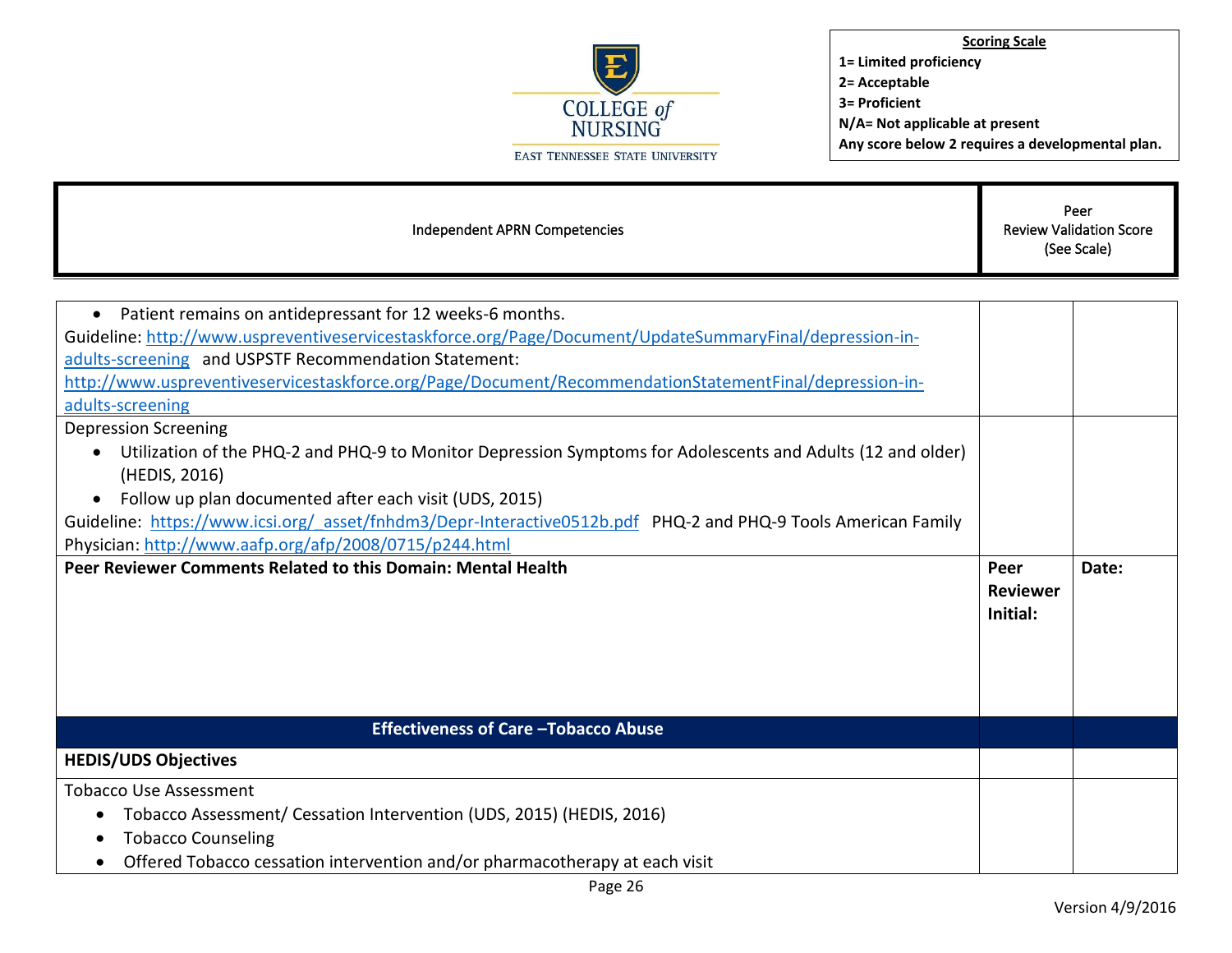

|--|

| Advises smokers to quit smoking at each visit                                                                                        |                                     |       |
|--------------------------------------------------------------------------------------------------------------------------------------|-------------------------------------|-------|
| Tobacco Guideline: http://www.cdc.gov/tobacco/quit smoking/cessation/                                                                |                                     |       |
| Peer Reviewer Comments Related to this Domain: Effectiveness of Care-Tobacco Abuse                                                   | Peer<br><b>Reviewer</b><br>Initial: | Date: |
| <b>Effectiveness of Care -- Obesity</b>                                                                                              |                                     |       |
| <b>HEDIS/UDS Objectives</b>                                                                                                          |                                     |       |
| <b>BMI</b>                                                                                                                           |                                     |       |
| Adult BMI Assessment age 18 and older at every visit (HEDIS, 2016)                                                                   |                                     |       |
| Documentation of BMI at each visit.                                                                                                  |                                     |       |
| Follow up visit after weight screening, documentation of progress in patients who are under (<19) or<br>overweight (>25) (UDS, 2015) |                                     |       |
| <b>Obesity Guideline:</b>                                                                                                            |                                     |       |
| http://www.healthquality.va.gov/guidelines/CD/obesity/CPGManagementOfOverweightAndObesityFINAL041315.pdf                             |                                     |       |
| Peer Reviewer Comments Related to this Domain: Effectiveness of Care-Obesity                                                         | Peer<br><b>Reviewer</b><br>Initial: | Date: |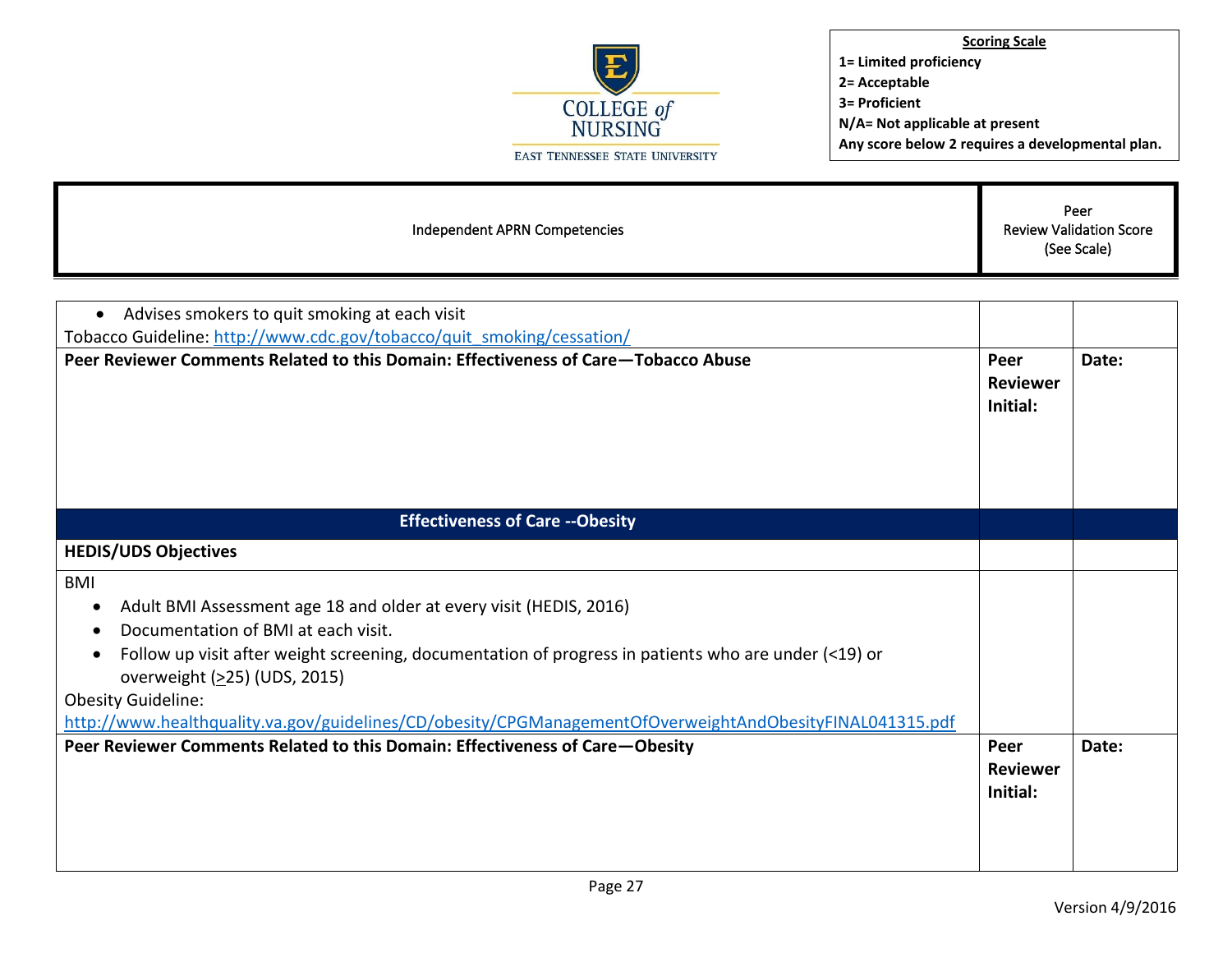

Independent APRN Competencies Peer Review Validation Score (See Scale) **Disease Management: HIV HEDIS/UDS Objectives HIV** • New HIV Cases with Timely Follow-up within 90 day of initial diagnosis (UDS, 2015) AHRQ Screening Guidelines for New Case:<http://www.guideline.gov/content.aspx?id=45148&search=hiv>and AHRQ Laboratory Testing within 90 days: <http://www.guideline.gov/content.aspx?id=48499&search=hiv+and+hiv+treatment+with+90+days> HIV Guideline:<https://aidsinfo.nih.gov/guidelines> **Peer Reviewer Comments Related to this Domain: Disease Management: HIV <b>Peer Peer Peer Reviewer Initial: Date: Measures Collected Using Electronic Clinical Data Systems** Applies skills in peer review to promote a culture of excellence. • Attends scheduled peer review meetings evidenced by peer review sign in sheets • Attends and contributes to the daily morning huddle.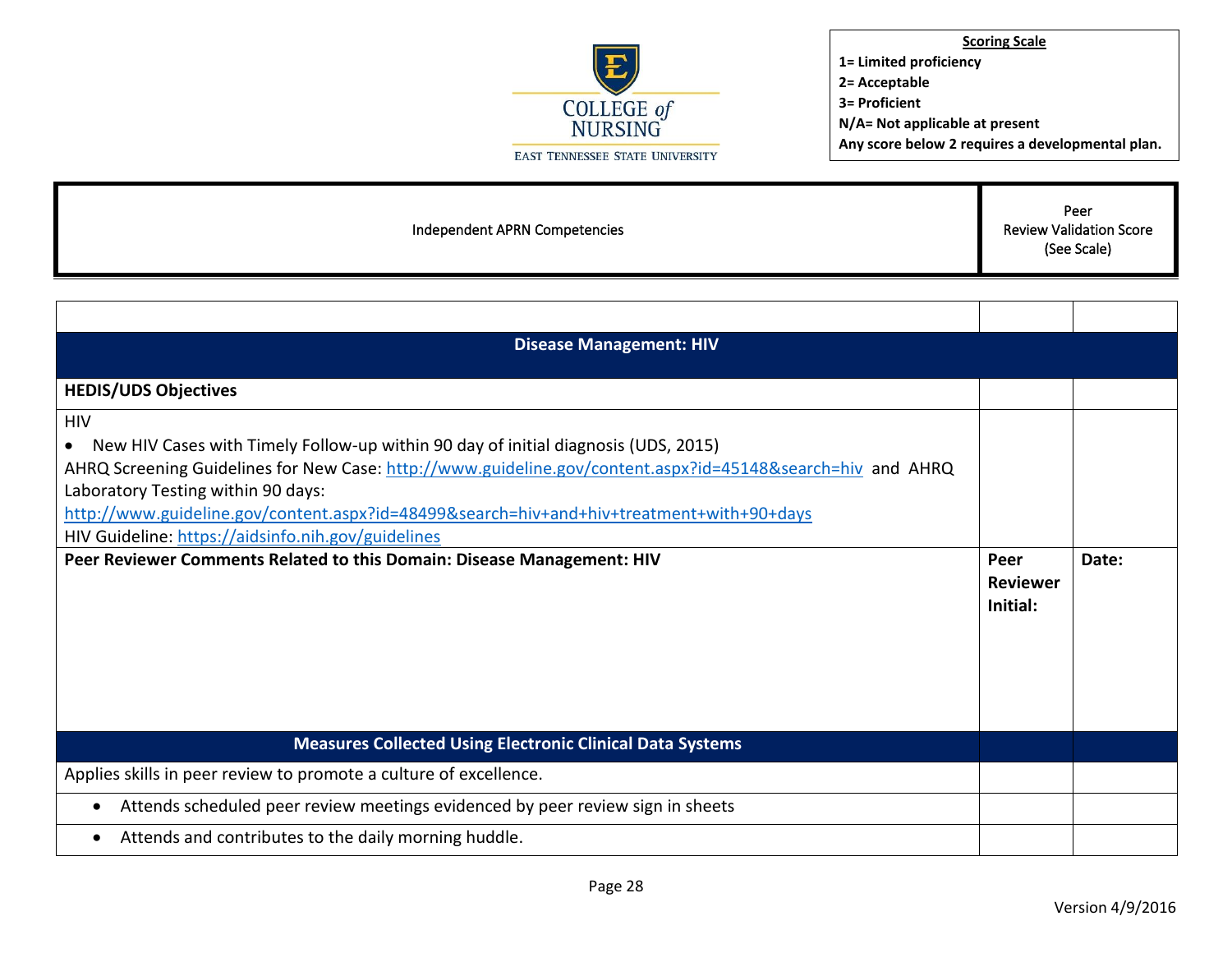

| Independent APRN Competencies                                                       | Peer<br><b>Review Validation Score</b><br>(See Scale) |
|-------------------------------------------------------------------------------------|-------------------------------------------------------|
|                                                                                     |                                                       |
| Attends and contributes to the quarterly staff meetings evidenced by sign in sheets |                                                       |

| Peer Reviewer Comments Related to this Domain: Measures Collected Using Electronic Clinical Data Systems | Peer            | Date: |
|----------------------------------------------------------------------------------------------------------|-----------------|-------|
|                                                                                                          | <b>Reviewer</b> |       |
|                                                                                                          | Initial:        |       |
|                                                                                                          |                 |       |
|                                                                                                          |                 |       |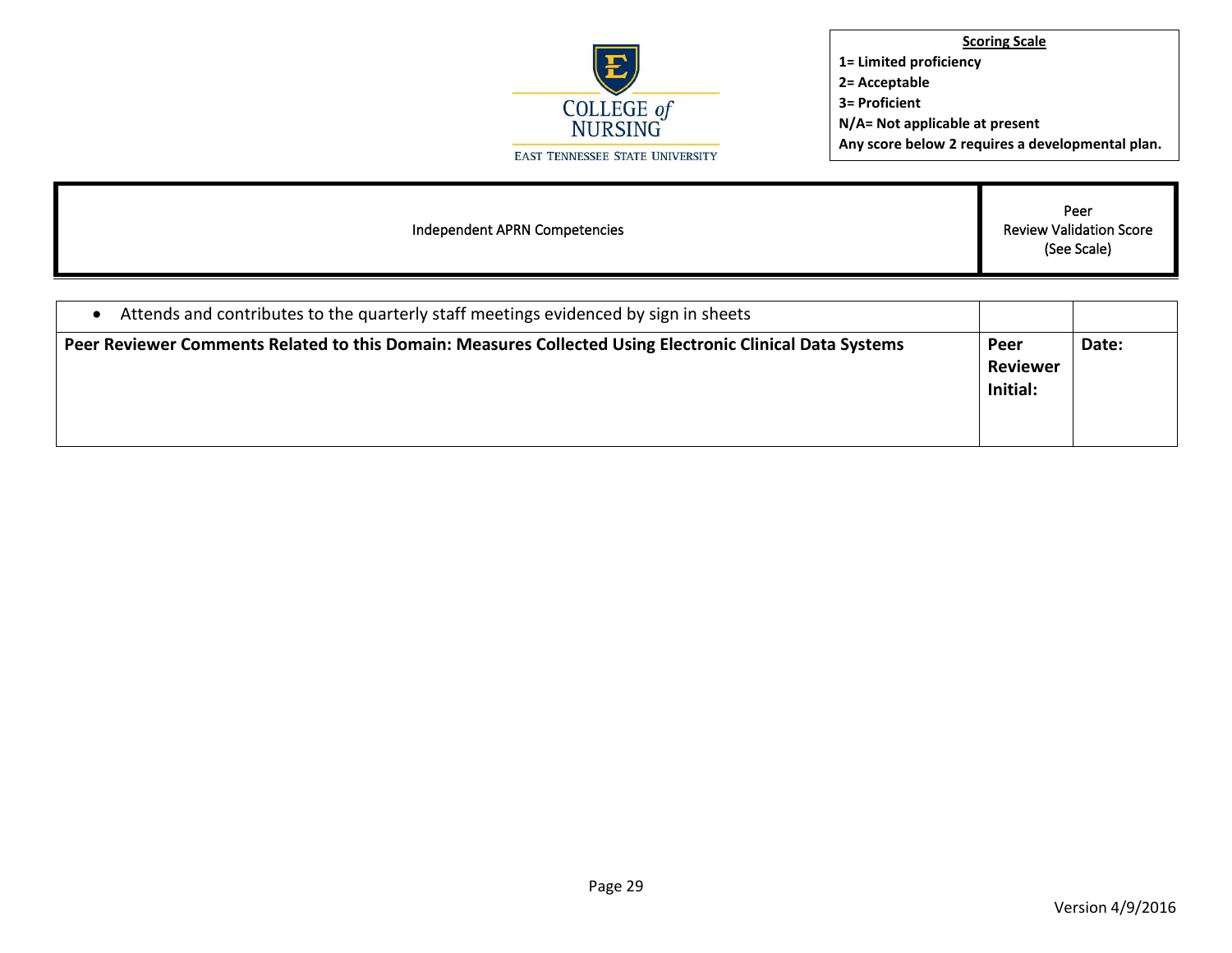

\_\_\_\_\_\_\_\_\_\_\_\_\_\_\_\_\_\_\_\_\_\_\_\_\_\_\_\_\_\_\_\_\_\_\_\_\_\_\_\_\_\_\_\_\_\_\_\_\_\_\_\_\_\_\_\_\_\_\_\_\_\_\_\_\_\_\_\_\_\_\_\_\_\_\_\_\_\_\_\_\_\_\_\_\_\_\_\_\_\_\_\_\_\_\_\_\_\_\_\_\_\_\_\_\_\_\_\_\_\_\_\_\_\_\_\_\_\_\_\_

\_\_\_\_\_\_\_\_\_\_\_\_\_\_\_\_\_\_\_\_\_\_\_\_\_\_\_\_\_\_\_\_\_\_\_\_\_\_\_\_\_\_\_\_\_\_\_\_\_\_\_\_\_\_\_\_\_\_\_\_\_\_\_\_\_\_\_\_\_\_\_\_\_\_\_\_\_\_\_\_\_\_\_\_\_\_\_\_\_\_\_\_\_\_\_\_\_\_\_\_\_\_\_\_\_\_\_\_\_\_\_\_\_\_\_\_\_\_\_\_

Signature of Employee Date Completed

Signature of Peer Reviewer **Date Completed** 

**Peer Reviewer Comments**

## **APRN Comments**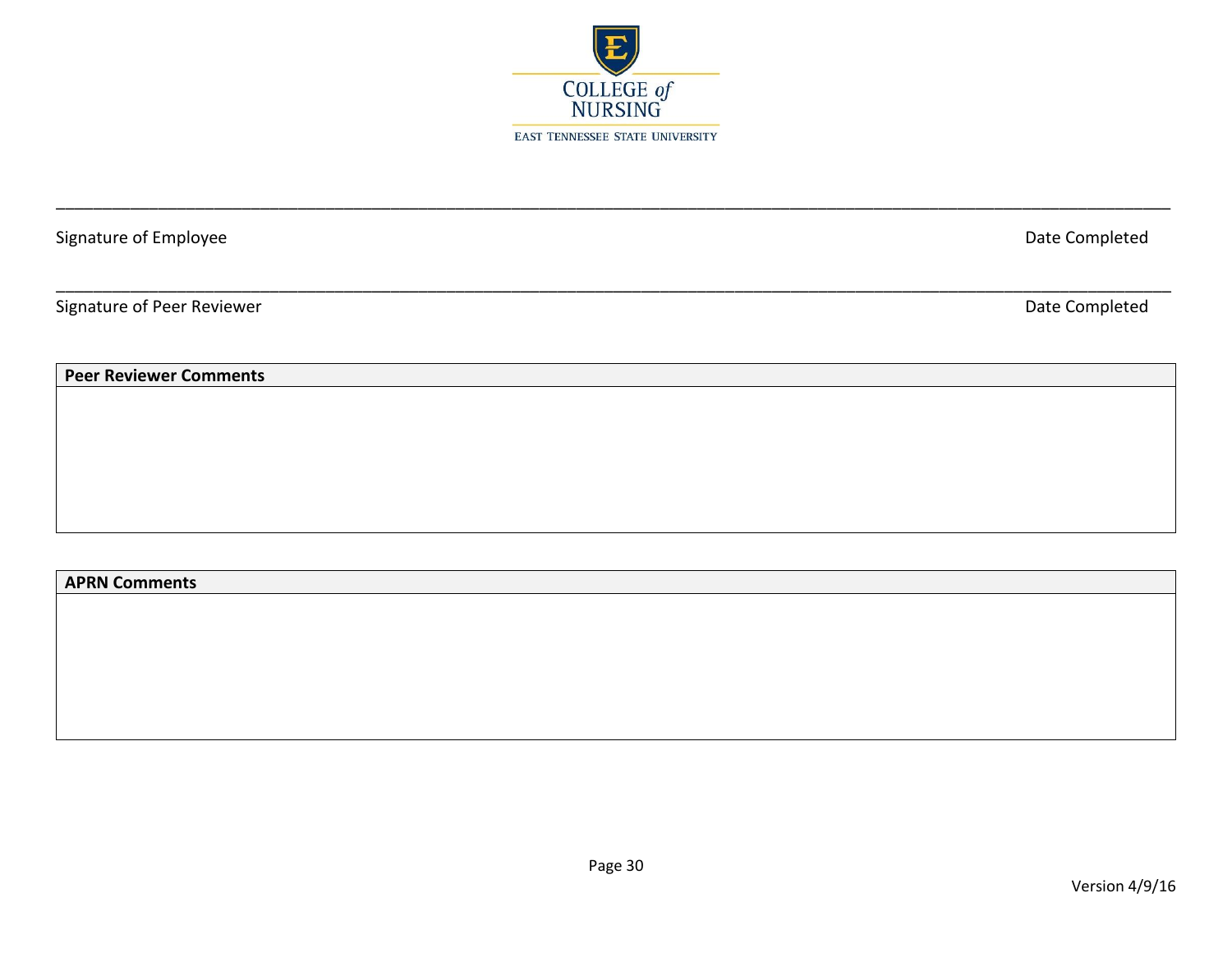

**EAST TENNESSEE STATE UNIVERSITY** 

## **Developmental plan for scores < 2.**

| <b>Domain</b><br>$(I - IX)$ | <b>Competency</b><br>Number | <b>Developmental Plan:</b> |
|-----------------------------|-----------------------------|----------------------------|
|                             |                             |                            |
|                             |                             |                            |
|                             |                             |                            |
|                             |                             |                            |
|                             |                             |                            |

Signature of Employee Date Completed

Signature of Peer Reviewer **Date Completed** 

\_\_\_\_\_\_\_\_\_\_\_\_\_\_\_\_\_\_\_\_\_\_\_\_\_\_\_\_\_\_\_\_\_\_\_\_\_\_\_\_\_\_\_\_\_\_\_\_\_\_\_\_\_\_\_\_\_\_\_\_\_\_\_\_\_\_\_\_\_\_\_\_\_\_\_\_\_\_\_\_\_\_\_\_\_\_\_\_\_\_\_\_\_\_\_\_\_\_\_\_\_\_\_\_\_\_\_\_\_\_\_\_\_\_\_\_\_\_\_\_

\_\_\_\_\_\_\_\_\_\_\_\_\_\_\_\_\_\_\_\_\_\_\_\_\_\_\_\_\_\_\_\_\_\_\_\_\_\_\_\_\_\_\_\_\_\_\_\_\_\_\_\_\_\_\_\_\_\_\_\_\_\_\_\_\_\_\_\_\_\_\_\_\_\_\_\_\_\_\_\_\_\_\_\_\_\_\_\_\_\_\_\_\_\_\_\_\_\_\_\_\_\_\_\_\_\_\_\_\_\_\_\_\_\_\_\_\_\_\_\_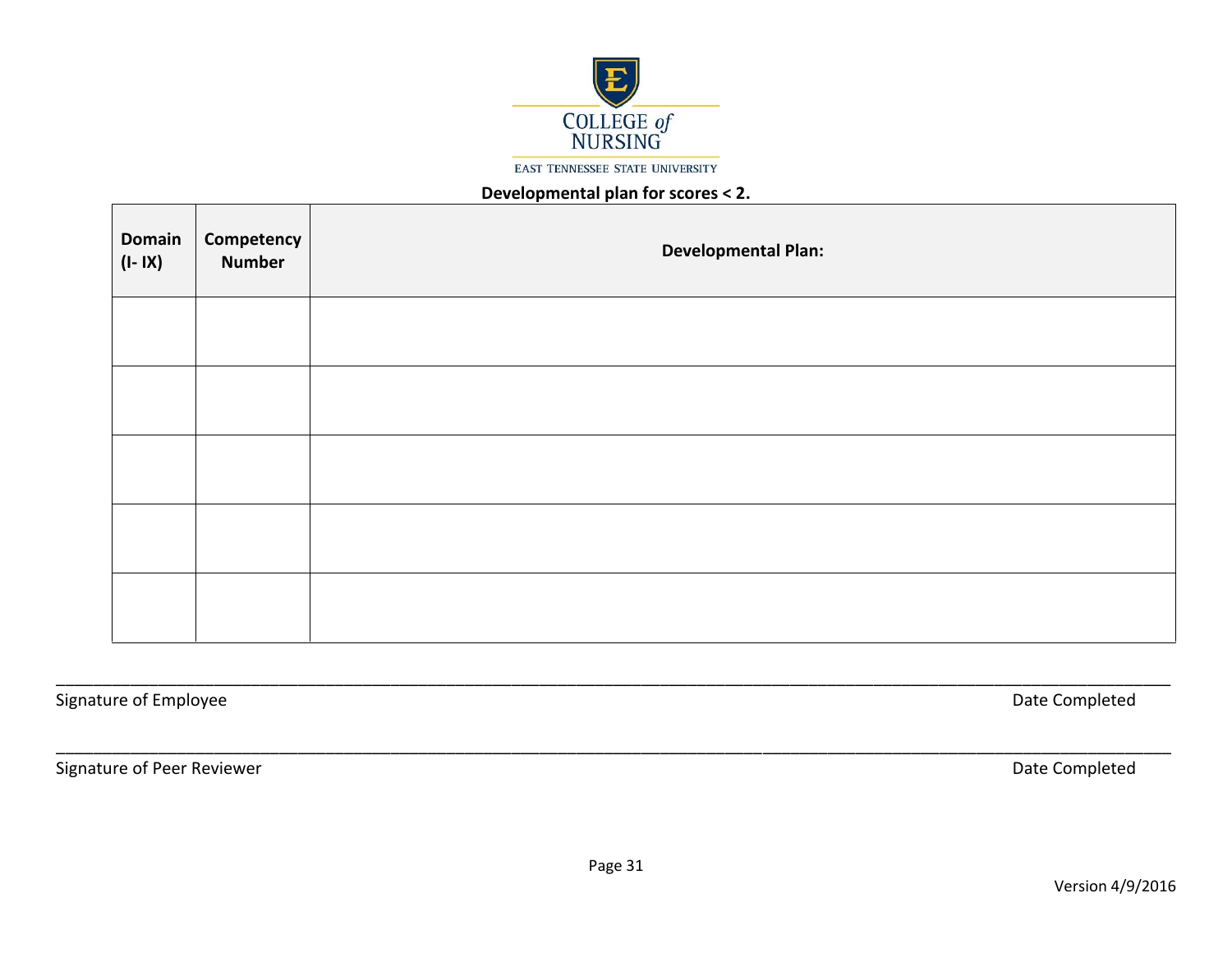

American Diabetes Association. (2016). Standards of Medical Care in Diabetes—2016 Abridged for Primary Care Providers. Clinical Diabetes, 34(1), 3-21.

Belgrade, Miles. (2005). DIRE. *Fairview Pain & Palliative Care Center.* Retrieved from [http://integratedcare-nw.org/DIRE\\_score.pdf](http://integratedcare-nw.org/DIRE_score.pdf)

Boston University. (2015). Safe and effective opioid prescribing for chronic pain. Retrieved from<http://www.opioidprescribing.com/overview>

Center for Disease Control and Prevention. (2005). Morbidity and Mortality Weekly Report (MMWR). Retrieved from: [http://www.cdc.gov/mmwr/preview/mmwrhtml/rr5417a1.htm?s\\_cid=rr5417a1\\_e](http://www.cdc.gov/mmwr/preview/mmwrhtml/rr5417a1.htm?s_cid=rr5417a1_e)

Lexis Nexis Public Solutions. (2015). Tennessee Code Unannotated. Retrieved from:<http://www.lexisnexis.com/hottopics/tncode/>

National Committee for Quality Assurance. (2016). Healthcare Effectiveness Data and Information Set [HEDIS] Measures. Retrieved from <http://www.ncqa.org/HEDISQualityMeasurement/HEDISMeasures.aspx>

National Organization of Nurse Practitioner Faculties. (2013). Population focused nurse practitioner competencies: Family/Across the Lifespan, Neonatal, Acute Care Pediatric, Primary Care, Pediatric, Psychiatric-Mental Health/Gender-Related. Retrieved from: <http://c.ymcdn.com/sites/www.nonpf.org/resource/resmgr/Competencies/CompilationPopFocusComps2013.pdf>

National Organization of Nurse Practitioner Faculties. (2014). Nurse practitioner core competencies content: A delineation of suggested content specific to the NP core competencies. Retrieved from: [http://c.ymcdn.com/sites/nonpf.site](http://c.ymcdn.com/sites/nonpf.site-ym.com/resource/resmgr/Competencies/NPCoreCompsContentFinalNov20.pdf)[ym.com/resource/resmgr/Competencies/NPCoreCompsContentFinalNov20.pdf](http://c.ymcdn.com/sites/nonpf.site-ym.com/resource/resmgr/Competencies/NPCoreCompsContentFinalNov20.pdf) 

Pain. (2015). Improving pain treatment through education. Retrieved from http://www.painedu.org/soapp.asp

Tennessee Board of Nursing. Chapter 1000-04 advanced practice nurses and certificates of fitness to prescribe. Retrieved from: <http://share.tn.gov/sos/rules/1000/1000-04.20150622.pdf>